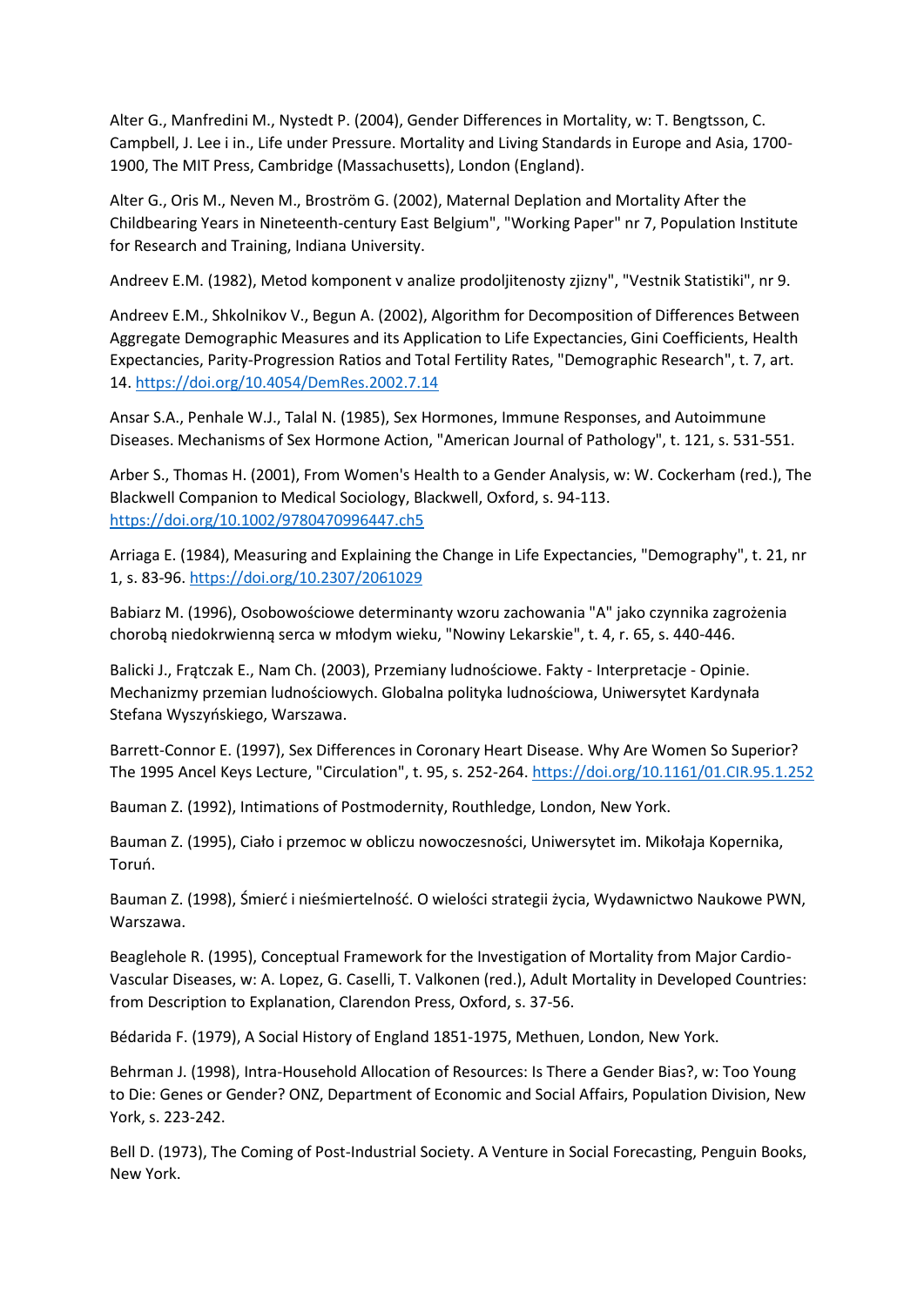Bendix R. (1970), Embattled Reason. Essays on Social Knowledge, Oxford University Press, New York.

Billari F. (2006), Bridging the Gap Between Micro-Demography and Macro-Demography, w: G. Caselli, J. Vallin, G. Wunsch (red.), Demography. Analysis and Synthesis. A Treatise in Population Studies, t. 4, Elsevier, Hardbound, s. 695-707.

Black R., Bray F., Ferlay J., Parkin D. (1997), Cancer Incidence and Mortality in the European Union: Cancer Registry Data and Estimates of National Incidence for 1990, "European Journal of Cancer", t. 33, nr 7, s. 1075-1107. [https://doi.org/10.1016/S0959-8049\(96\)00492-3](https://doi.org/10.1016/S0959-8049(96)00492-3)

Blaug M. (2000), Teoria ekonomii. Ujęcie retrospektywne, Wydawnictwo Naukowe PWN, Warszawa.

Blayo Y. (1975), La mortalité en France de 1740 à 1829, "Population (French Edition)", 30e Année, Demographie historique (November). <https://doi.org/10.2307/1530647>

Bouman A., Heineman M.J., Faas M.M. (2005), Sex Hormones and the Immune Response in Humans,"Human Reproduction Update", t. 11, nr 4, s. 411-423. <https://doi.org/10.1093/humupd/dmi008>

Bourgeois-Pichat J. (1951), La mesure de la mortalité infantile: II.Les causes de décès, "Population (French Edition)", 6e Année, nr 3, s. 459-480. <https://doi.org/10.2307/1523958>

Bourgeois-Pichat J. (1952), Essai sur le mortalité biologique de l'homme, "Population", t. 7, nr 3, s. 381-394. <https://doi.org/10.2307/1524260>

Boyle P. (1997), Cancer, Cigarette Smoking and Premature Death in Europe: a Review Including the Recommendations of European Cancer Expert Consensus Meeting, Helsinki, October 1996, "Lung Cancer", t. 17, s. 1-60. [https://doi.org/10.1016/S0169-5002\(97\)00648-X](https://doi.org/10.1016/S0169-5002(97)00648-X)

Bray F., Sankila R., Ferlay J., Parkin D. (2002), Estimates of Cancer Incidence and Mortality in Europe in 1995, "European Journal of Cancer", t. 38, s. 99-166. [https://doi.org/10.1016/S0959-](https://doi.org/10.1016/S0959-8049(01)00350-1) [8049\(01\)00350-1](https://doi.org/10.1016/S0959-8049(01)00350-1)

Bray F., Tyczynski J., Parkin D. (2004), Going Up or Coming Down? The Changing Phases of the Lung Cancer Epidemic from 1967 to 1999 in the 15 European Union Countries, "European Journal of Cancer", t. 40, s. 96-125. <https://doi.org/10.1016/j.ejca.2003.08.005>

Brzozowski R. (red.) (2001), Vademecum lekarza praktyka, Wydawnictwo Lekarskie PZWL, Warszawa.

Bursztyn M., Raz I. (1995), Prediction of Hypertension by the Insulinogenic Index in Young Ethiopian Immigrants, "Journal of Hypertension", t. 13, nr 1, s. 57-62. [https://doi.org/10.1097/00004872-](https://doi.org/10.1097/00004872-199501000-00010) [199501000-00010](https://doi.org/10.1097/00004872-199501000-00010)

Caldwell J. (2006), Demographic Transition Theory, Springer, Dordrecht.

Campbell C. (2004), Appendix. Sources and Measures, w: T. Bengtsson, C. Campbell, J. Lee i in., Life under Pressure. Mortality and Living Standards in Europe and Asia, 1700-1900, The MIT Press, Cambridge (Massachusetts), London (England), s. 441-476.

Campbell C., Lee J., Bengtsson T. (2004), Economic Stress and Mortality, w: T. Bengtsson, C. Campbell, J. Lee i in., Life under Pressure. Mortality and Living Standards in Europe and Asia, 1700- 1900, The MIT Press, Cambridge (Massachusetts), London (England), s. 61-84.

Carey J., Judge D. (2001), Principles of Biodemography with Special Reference to Human Longevity, "Population: an English Selection", t. 13, nr 1, s. 9-40. <https://doi.org/10.2307/1534815>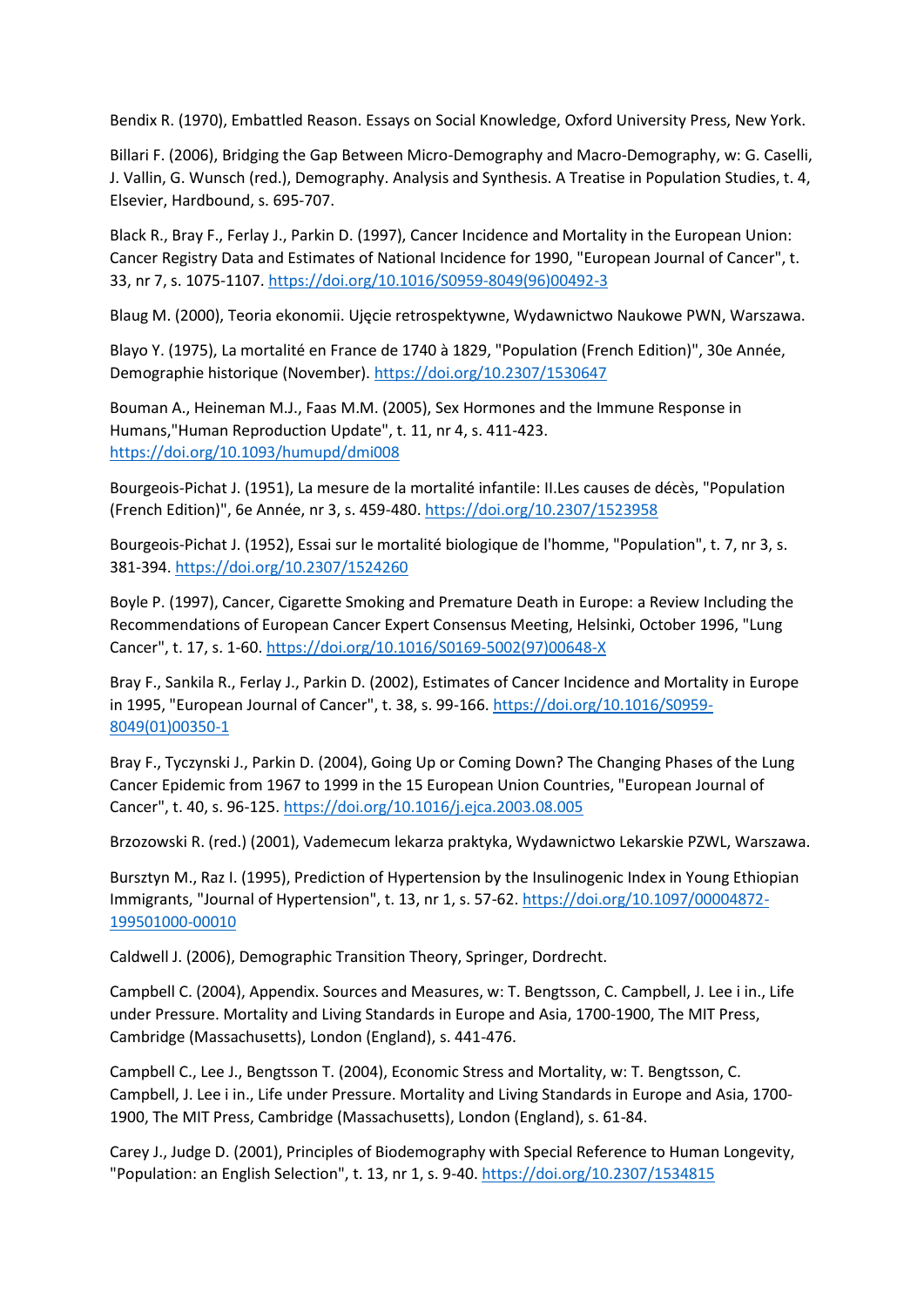Caselli G. (1991), Health Transition and Cause-Specific Mortality, w: R. Schofield, D. Reher, A. Bideau (red.), Decline of Mortality in Europe, Clarendon Press, Oxford, s. 68-96.

Caselli G. (1994), Long-Term Trends in European Mortality, w: Studies on Medical and Population Subjects, nr 56, Office for Population Censuses and Surveys, HMSO, London.

Chandler A. (1980), The Visible Hand. The Managerial Revolution in American Business, The Belknap Press of Harvard University Press, Cambridge, London.

Chen L., Huq E., D'Souza S. (1981), Sex bias in the family allocation of food and health care in rural Bangladesh, "Population ad Development Review", t. 7 nr 1, s. 55-70. <https://doi.org/10.2307/1972764>

Chesnais J.-C. (1976), Les morts violentes en France depuis 1826. Comparisons internationales, Travaux et Documents, nr 75, INED, PUF, Paris. <https://doi.org/10.2307/1530760>

Chesnais J.-C. (1986), La transition démographique. Etapes, formes, implications économiques, Travaux et Documents, nr 113, INED, PUF, Paris.

Chiang C. (1991), Competing Risks in Mortality Analysis, "Annual Review of Public Health", t. 12, s. 281-307. <https://doi.org/10.1146/annurev.publhealth.12.1.281>

Christensen K., Gaist D., Jeune B., Vaupel J. (1998), A Tooth Per Child?, "The Lancet", t. 352, s. 204. [https://doi.org/10.1016/S0140-6736\(05\)77810-7](https://doi.org/10.1016/S0140-6736(05)77810-7)

Cieślak M. (1992), Demografia. Metody analizy i prognozowania, Wydawnictwo Naukowe PWN, Warszawa.

Cipolla C.M. (1965), Four Centuries of Italian Demographic Development, w: D.V. Glass, D.E.C.Eversley, Population in History. Essays in Historical Demography, Edward Arnold Publishers Ltd., London, s. 570-587. <https://doi.org/10.4324/9781315127026-9>

Cipolla C.M. (red.) (1973), The Fontana Economic History of Europe. The industrial revolution, Collins/Fontana Books, London, Glasgow.

Coale A., Watkins S. (1986), The Decline of Fertility in Europe, Princeton University Press, Princeton.

Cobb M., Teitlebaum H., Risch N., Jekel J., Ostfeld A. (1992), Influence of Dietary Fat, Apolipoprotein E Phenotype, and Sex on Plasma Lipoprotein Levels, "Circulation", t. 86, nr 3, s. 849-857. <https://doi.org/10.1161/01.CIR.86.3.849>

Cockerham W. (1996), The Social Determinants of the Decline in Life Expectancy in Russia and Eastern Europe: a Lifestyle Explanation, referat prezentowany na konferencji pt. "Increasing Adult Mortality in Eastern Europe", zorganizowanej przez University of Michigan, Ann Arbor. <https://doi.org/10.2307/2955420>

Colditz G., Willett W., Stampfer M., Rosner B., Speizer F., Hennekens C. (1987), Menopause and the Risk of Coronary Heart Disease in Women,"The New England Journal of Medicine", t. 316, nr 18, s. 1105-1110. <https://doi.org/10.1056/NEJM198704303161801>

Cornia G., Paniccià R. (2000), The Transition Mortality Crisis: Evidence, Interpretation and Policy Responses, w: G. Cornia, R. Paniccià (red.), The Mortality Crisis in Transitional Economies, Oxford University Press, s. 3-37. <https://doi.org/10.1093/acprof:oso/9780198297413.003.0001>

Cox T. (1980). Stress, University Park Press, Baltimore.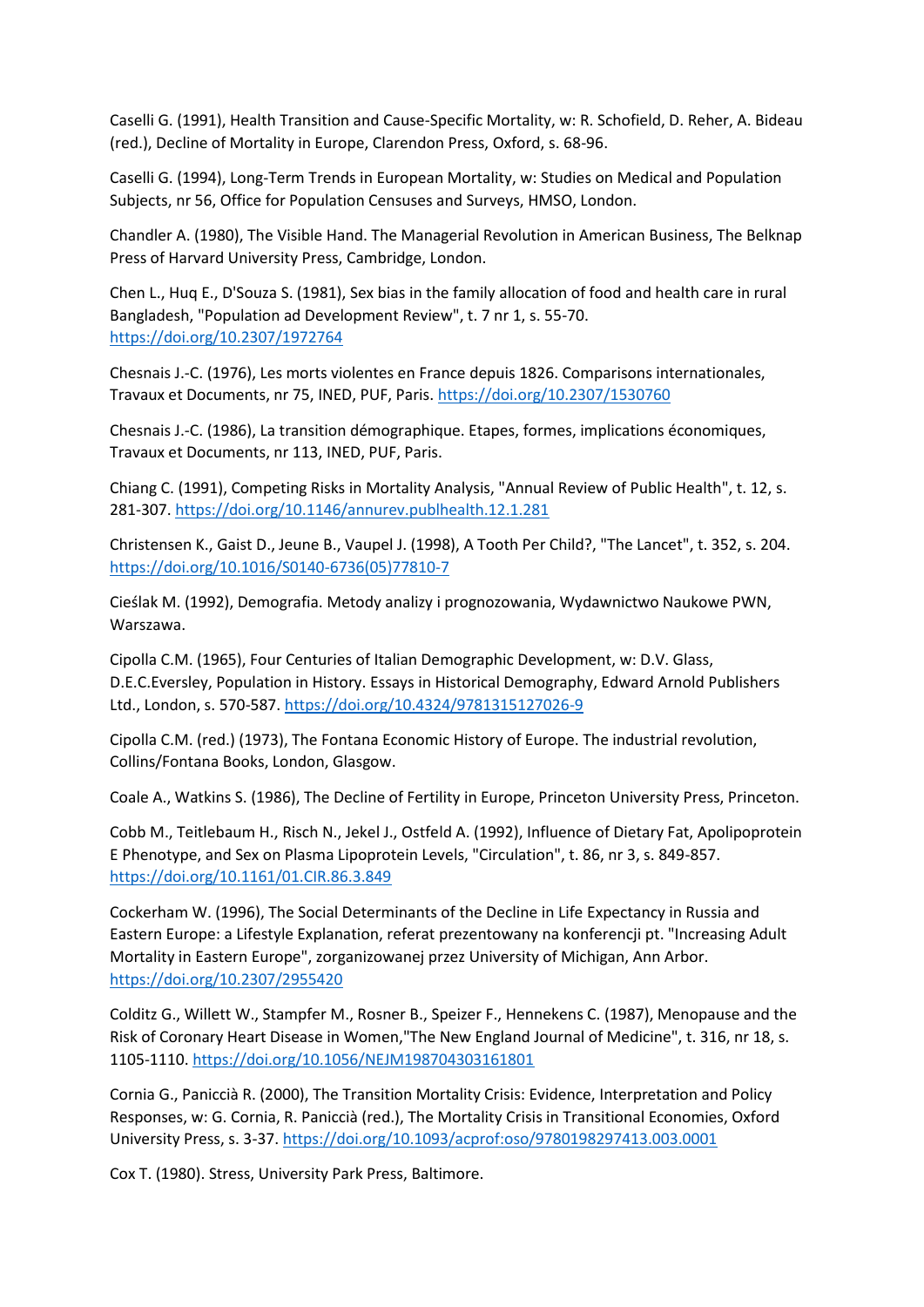Das Gupta M. (1987), Selective Discrimination Against Female Children in Rural Punjab, India, "Population ad Development Review", t. 13, nr 1, s. 77-100. <https://doi.org/10.2307/1972121>

Davies C. (2000), Transition, Health Production and Medical System Effectiveness, w: G. Cornia, R. Paniccià (red.), The Mortality Crisis in Transitional Economies, Oxford University Press, s. 174-203. <https://doi.org/10.1093/acprof:oso/9780198297413.003.0008>

Davies N. (1998), Europa. Rozprawa historyka z historią, Wydawnictwo Znak, Kraków.

Davis K. (1984), Wives and Work: the Sex Role Revolution and Its Consequences, "Population and Development Review", t. 10, nr 3, s. 397-417. <https://doi.org/10.2307/1973512>

Désesquelles A., Meslé F. (2004), Intérêt de l'analyse des causes multiples dans l'étude de la mortalité aux grands âges: l'exemple français, "Cahiers québécois de démographie", t. 33, nr 1, s. 83- 116. <https://doi.org/10.7202/010853ar>

Detre K., Kip K., Feinleib M., Matthews K., Belle S. (2001), Mortality of Men versus Women in Comparable High-level Jobs: 15-Year Experience in the Federal Women's Study, "American Journal of Epidemiology", t. 154, nr 3, s. 221-229. <https://doi.org/10.1093/aje/154.3.221>

Doblhammer G. (1999), Reproductive History and Mortality Later in Life: a Comparative Study of England & Wales and Austria, "Working Paper", nr 4, Max Planck Institute for Demographic Research.

Doll R., Gray R., Hafner B., Peto R. (1980), Mortality in Relation to Smoking: 22 Years' Observations on Female British Doctors, "British Medical Journal", t. 280, s. 967-971. <https://doi.org/10.1136/bmj.280.6219.967>

Doll R., Peto R. (1981), The Causes of Cancer: Quantitative Estimates of Avoidable Risks of Cancer in the United States Today, "Journal of the National Cancer Institute", t. 66, nr 6, s. 1191-1308. <https://doi.org/10.1093/jnci/66.6.1192>

Doll R., Peto R., Boreham J., Sutherland I. (2004), Mortality in Relation to Smoking: 50 Years' Observations on Male British Doctors, "British Medical Journal", t. 328, s. 1519-1529. <https://doi.org/10.1136/bmj.38142.554479.AE>

Drygas A. (1988), Rozwój nauki o leku i jego wpływ na rozwój terapii, w: T. Brzeziński (red.), Historia medycyny, Państwowy Zakład Wydawnictw Lekarskich, Warszawa, s. 351-379.

Dziedzic T. (2007), Etiologia udaru niedokrwiennego mózgu, w: A. Szczudlik, A. Członkowska (red.), Udar mózgu, Wydawnictwo Uniwersytetu Jagiellońskiego, Kraków, s. 96-100.

Eggerickx T., Tabutin D. (1994), La surmortalité des filles en Belgique vers 1890. Une approche régionale, "Population (French Edition)", 49 Année nr 3, s. 657-683. <https://doi.org/10.2307/1533962>

Eisenstadt S. (2000), Multiple Modernities, "Daedalus", t. 129, nr 1, s. 1-29. <https://doi.org/10.1177/03058298000290031201>

Encyclopædia Britannica (1989), Modernization and Industrialization, Macropædia, t. 24, the University of Chicago, Chicago, s. 280-291.

Festy P. (1979), La fécondité des pays occidentaux de 1870 a 1970, Travaux et Documents, nr 85, INED, Paris. <https://doi.org/10.2307/1531862>

Fleury M., Henry L. (1958), Pour connaître la population de la France depuis Louis XIV, "Population", nr 4, s. 663-686. <https://doi.org/10.2307/1525088>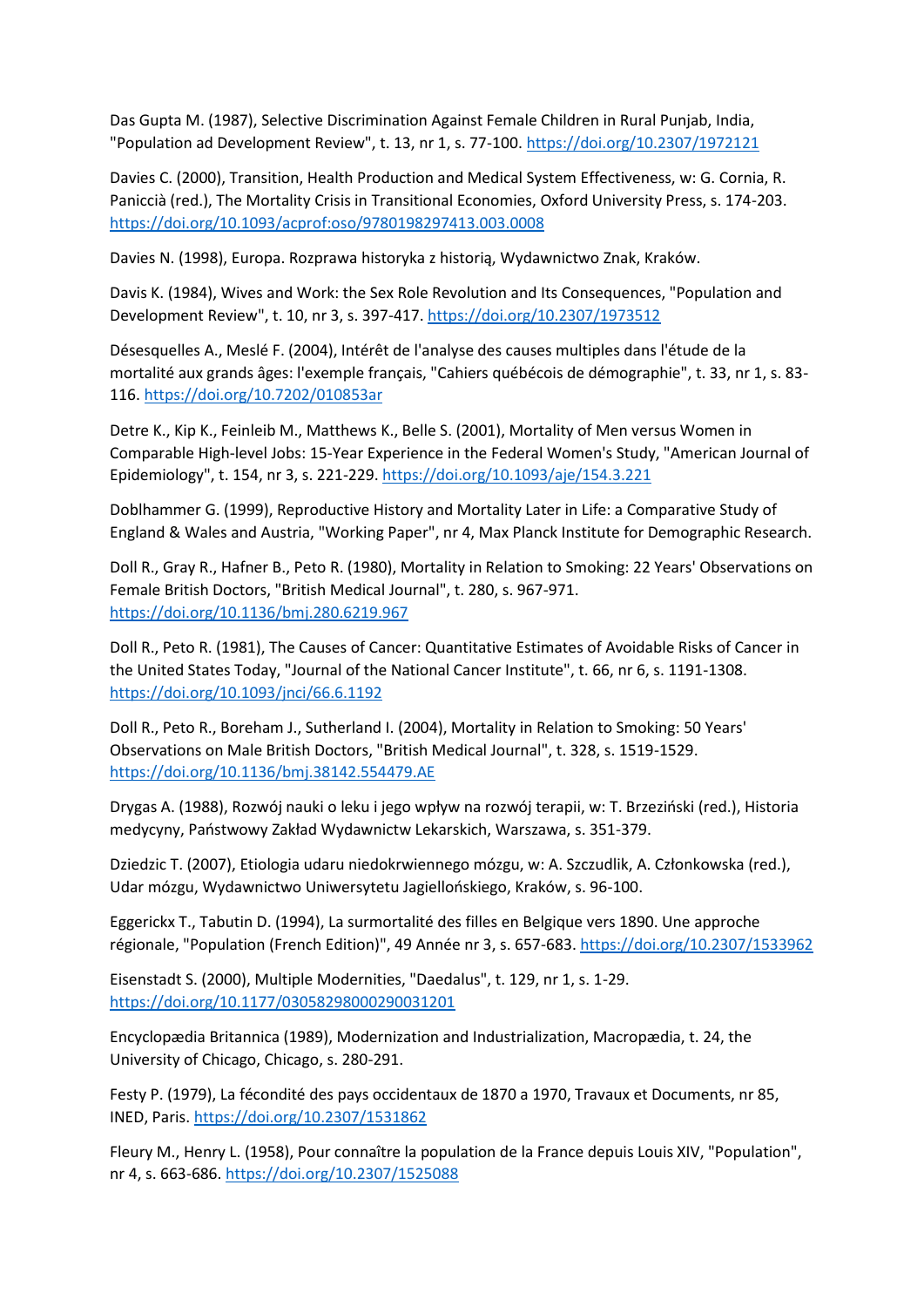Fogel R. (1997), New Findings on Secular Trends in Nutrition and Mortality: Some Implicatins for Population Theory, w: M. Rosenzweig, O. Stark (red.), Handbook of Population and Family Economics. Handbooks in Economics 14, t. 1, Elsevier, North-Holland, s. 433-481. [https://doi.org/10.1016/S1574-003X\(97\)80026-8](https://doi.org/10.1016/S1574-003X(97)80026-8)

Forey B., Hamling J., Lee P., Wald N. (2002), International Smoking Statistics. A Collection of Historical Data from 30 Economically Developed Countries, Oxford Medical Publications, Oxford University Press, New York.

Fredricks D., Relman D. (1996), Sequence-Based Identification of Microbial Pathogens: a Reconsideration of Koch's Postulates, "Clinical Microbiology Reviews", t. 9, nr 1, s. 18-33. <https://doi.org/10.1128/CMR.9.1.18>

Frenk J., Bobadilla J., Lozano R. (1996), The Epidemiological Transition in Latin America, w: I. Timæus, J. Chackiel, L. Ruzicka (red.), Adult Mortality in Latin America, Clarendon Press Oxford, s. 123-139.

Frenk J., Bobadilla J., Stern C., Frejka T., Lozano R. (1991), Elements for a Theory of the Health Transition, "Health Transition Review", t. 1, nr 1, s. 21-38.

Friedman M., Rosenman R. (1974), Type A Behaviour and Your Heart, Knopf, New York.

Fries J. (1983), The Compression of Morbidity, "The Milbank Quarterly", t. 61, nr 3, s. 397-419. <https://doi.org/10.2307/3349864>

Fries J. (1989), The Compression of Morbidity: Near or Far?, "The Milbank Quarterly", t. 67, nr 2, s. 208-232. <https://doi.org/10.2307/3350138>

Frova L., Pappagallo M., Salvatore A., Egidi V. (2008), Multiple Cause of Death Approach to Analyze Mortality Patterns, referat prezentowany na konferencji European Population Conference, 9- 12.07.2008, Barcelona.

Gage T. (1994), Population Variation in Cause of Death: Level, Gender, and Period Effects, "Demography", t. 31, nr 2, s. 271-296. <https://doi.org/10.2307/2061886>

Gardarsdottir O., Guttormsson L. (2008), Neonatal Tetanus in Two Island Communities in the North Atlantic. Vestmannaeyjar and Grímsey (Iceland) During Eighteenth and Nineteenth Century, referat prezentowany na konferencji 7th European Social Science History Conference, 26.02.2008- 01.03.2008, Lizbona.

Garrett E. (2008), The Timing of Death in the First Month of Life: a Comparative Study of Rural Communities in Nineteenth Century Scotland, referat prezentowany na konferencji 7th European Social Science History Conference, 26.02.2008-01.03.2008, Lizbona.

Gavrilov L.A., Gavrilova N.S. (2001), Biodemographic Study of Familial Determinants of Human Longevity, "Population: An English Selection", t. 13, nr 1, s. 197-222.

Giddens A. (2002), Nowoczesność i tożsamość. "Ja" i społeczeństwo w epoce późnej nowoczesności, Wydawnictwo Naukowe PWN, Warszawa.

Gille H. (1949), The Demographic History of the Northern European Countries in the Eighteenth Century, "Population Studies", t. 3, nr 1, s. 3-65. <https://doi.org/10.1080/00324728.1949.10416356>

Giza-Poleszczuk A. (2005), Rodzina a system społeczny. Reprodukcja i kooperacja w perspektywie interdyscyplinarnej, Wydawnictwo Uniwersytetu Warszawskiego, Warszawa. <https://doi.org/10.31338/uw.9788323528265>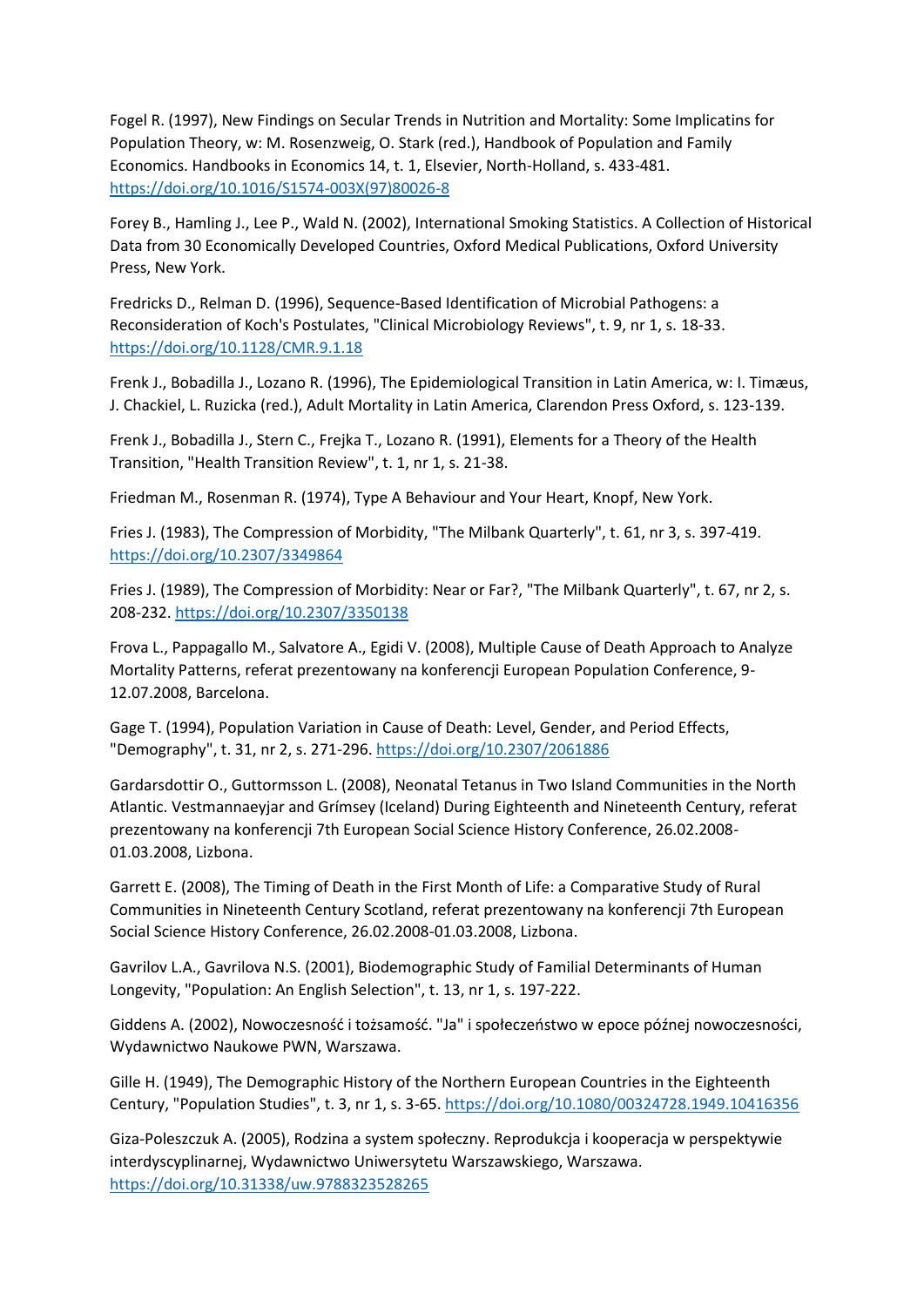Godsland I., Wynn V., Crook D., Miller N. (1987), Sex, Plasma Lipoproteins, and Atherosclerosis: Prevailing Assumptions and Outstanding Questions, "American Heart Journal", t. 114, nr 6, s. 1467- 1503. [https://doi.org/10.1016/0002-8703\(87\)90552-7](https://doi.org/10.1016/0002-8703(87)90552-7)

Graunt J. (1662), Natural and Political Observations, Mentioned in a Following Index and Made Upon the Bills of Mortality, with Reference to the Government, Religion, Trade, Growth, Ayre, Diseases, and the Several Changes of the Said City, T. Roycroft, London.

Grigoriev P., Shkolnikov V., Andreev E., Jasilionis D., Jdanov D., Meslé F., Vallin J. (2008), Possible Explanations of the Divergence in the Recent Mortality Trends Among Belarus, Lithuania, and Russia, referat prezentowany na konferencji European Population Conference, 9-12.07.2008, Barcelona.

Grundbacher F.J. (1972), Human X Chromosome Carries Quantitative Genes for Immunoglobulin M, "Science", t. 176, nr 4032, s. 311-312. <https://doi.org/10.1126/science.176.4032.311>

Gryglewska B., Grodzicki T. (2002), Nadciśnienie tętnicze u osób w wieku podeszłym, w: W. Januszewicz, M. Sznajderman (red.), Nadciśnienie tętnicze, Wydawnictwo Lekarskie PZWL, Warszawa, s. 174-183.

Gumułka W., Rewerski W. (red.) (1992), Encyklopedia zdrowia, Państwowe Wydawnictwo Naukowe, Warszawa.

Haines M. (1991), Conditions of Work and the Decline of Mortality, w: R. Schofield, D. Reher, A. Bideau (red.), Decline of Mortality in Europe, Clarendon Press, Oxford, s. 177-195.

Hanahan D., Weinberg R. (2000), The Hallmarks of Cancer, "Cell", t. 100, s. 57-70. [https://doi.org/10.1016/S0092-8674\(00\)81683-9](https://doi.org/10.1016/S0092-8674(00)81683-9)

Hanke W., Szadkowska-Stańczyk I., Tabeau E. (1992), Przyczyny wysokiej umieralności mężczyzn w wieku produkcyjnym w Polsce - badanie ankietowe 1987-1989, Seria Monografie i Opracowania, SGH, Warszawa.

Harris B. (1998), Gender, Height and Mortality in Nineteenth- and Twentieth- Century Britain: Some Preliminary Reflections, w: J. Komlos, J. Baten (red.), The Biological Standard of Living in Comparative Perspective, Franz Steiner Verlag, Stuttgart, s. 413-448.

Harris B. (2008), Gender, Health and Welfare in England and Wales Since Industrialisation, "Research in Economic History", t. 26, s. 157-204. [https://doi.org/10.1016/S0363-3268\(08\)26003-9](https://doi.org/10.1016/S0363-3268(08)26003-9)

Haynes S., Levine S., Scotch N., Feinleib M., Kannel W. (1978), The Relationship of Psychosocial Factors to Coronary Heart Disease in the Framingham Study, "American Journal of Epidemiology", t. 107, nr 6, s. 362-383. <https://doi.org/10.1093/oxfordjournals.aje.a112556>

Helle S., Lummaa V., Jokela J. (2005), Are Reproductive and Somatic Senescence Coupled in Humans? Late, but not Early Reproduction Correlated with Longevity in Historical Sami Women, "Proceedings of the Royal Society", t. 272, s. 29-37. <https://doi.org/10.1098/rspb.2004.2944>

Henry L. (1956), Anciennes familles genevoises, Les cahiers de l'Ined, nr 26, INED, Paris.

Henry L. (1972), Fécondité des mariages dans le quart sud-ouest de la France de 1720 à 1829, "Annales E.S.C. ", nr 3, s. 612-640. <https://doi.org/10.3406/ahess.1972.422526>

Henry L. (1989), Men's and Women's Mortality in the Past, "Population (An English Selection)", t.44, nr 1, s. 177-201.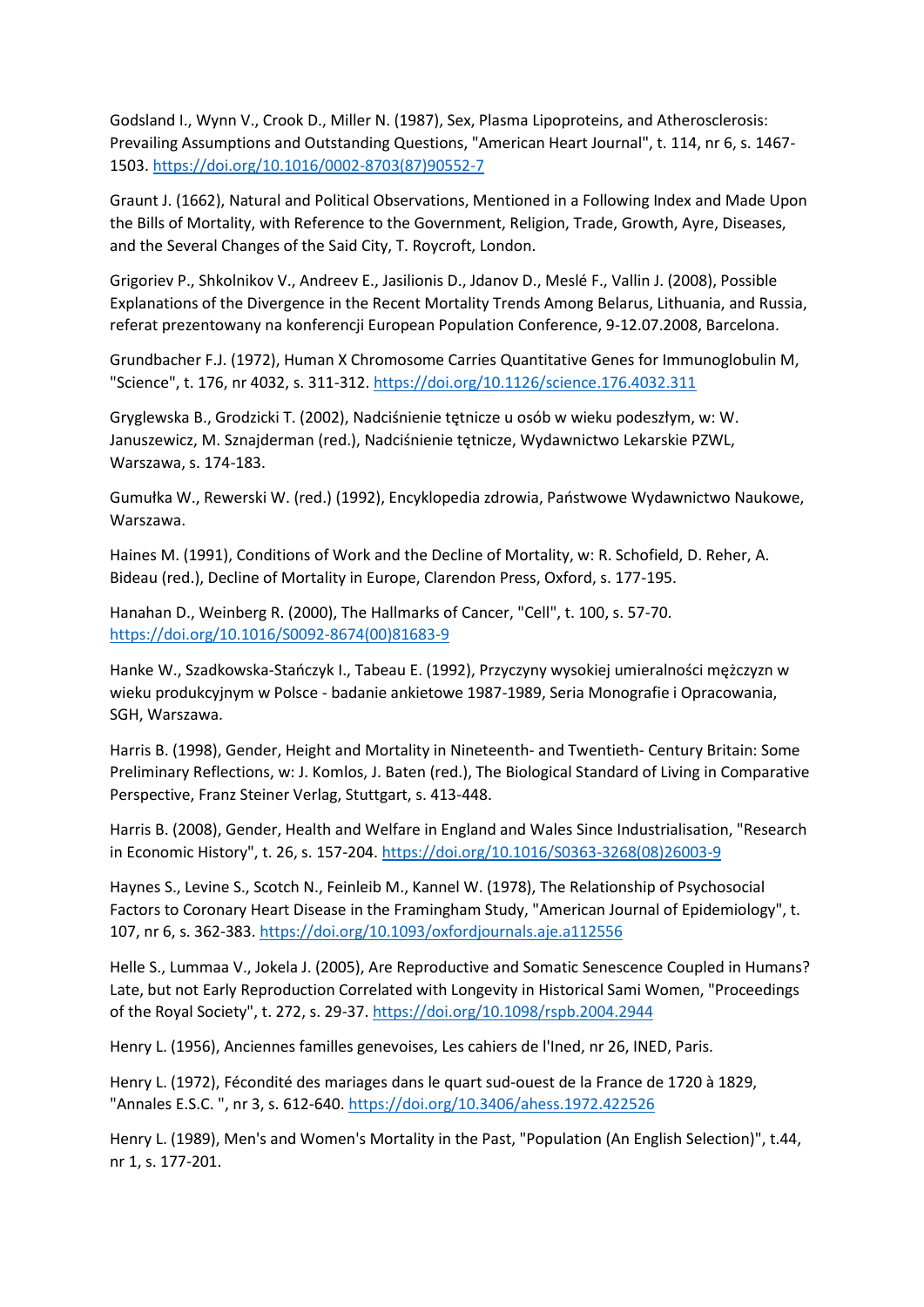Henry L., Blayo Y. (1975), La population de la France de 1740 à 1860, "Population (French Edition)", 30e Année, Demographie historique, s. 71-122. <https://doi.org/10.2307/1530646>

Henry L., Houdaille J. (1973), Fécondité des mariages dans le quart nord-ouest de la France de 1670 à 1829, "Population", nr 4-5, s. 873-922. <https://doi.org/10.2307/1531261>

Hill C., Ball H. (1999), Parental Manipulation of Postnatal Survival and Well-Being: Are Parental Sex Preferences Adaptive?, w: T. Pollard, S. Hyatt (red.), Sex, Gender and Health, Cambridge University Press, Cambridge, s. 18-36. <https://doi.org/10.1017/CBO9780511613043.003>

Hoffmann R. (2008), Socioeconomic Differences in Old Age Mortality, Springer, Dordrecht. <https://doi.org/10.1007/978-1-4020-8692-2>

Hollingsworth T.H. (1964), The Demography of the British Peerage, "Population Studies", t. 18, nr 2, s. 52-70. <https://doi.org/10.1080/00324728.1964.10405474>

Hollingsworth T.H. (1965), A Demographic Study of the British Ducal Families, w: D.V. Glass, D. E. C.Eversley, Population in History. Essays in Historical Demography, Edward Arnold Publishers Ltd., London, s. 354-378. <https://doi.org/10.4324/9781315127019-16>

Holzer J.Z. (1970), Demografia, Polskie Wydawnictwo Ekonomiczne, Warszawa.

Human Mortality Database (różne lata), University of California, Max Planck Institute for Demographic Research, Berkeley (USA), Rostock (Germany), dostępne na [http://www.mortality.org](http://www.mortality.org/) lub [http://www.humanmortality.de.](http://www.humanmortality.de/)

Hygiena (1896), Hygiena palących. Studium fizyologiczno-lekarskie, Kraków.

Imhof A.E. (1990), Lebenserwartungen in Deutschland vom 17. bis 19. Jahrhundert, Acta humaniora Verlag VCH, Weinheim.

INED (2000), Les ca uses de décès, dostępne na <http://www-deces.ined.fr/1999/index.html> (20.01.2008).

Inglehart R. (1990), Culture Shift in Advanced Industrial Society, Princeton University Press, Princeton. https://doi.org/10.1515/9780691186740

Isles C., Hole D., Hawthorne V., Lever A. (1992), Relation Between Coronary Risk and Coronary Mortality in Women of the Renfrew and Paisley Survey: Comparison with Men, "The Lancet", t. 339, s. 702-706. [https://doi.org/10.1016/0140-6736\(92\)90599-X](https://doi.org/10.1016/0140-6736(92)90599-X)

Jacyno M. (2007), Kultura indywidualizmu, Wydawnictwo Naukowe PWN, Warszawa.

James P., Wilkins R., Detsky A., Tugwell P., Manuel D. (2007), Avoidable Mortality by Neighbourhood Income in Canada: 25 Years after the Establishment of Universal Health Insurance, "Journal of Epidemiology and Community Health", t. 61, s. 287-296. <https://doi.org/10.1136/jech.2006.047092>

Johansson K. (2004), Child Mortality during the Demographic Transition. A Longitudinal Analysis of a Rural Population in Southern Sweden, 1766-1894, Lund Studies in Economic History 30, Almqvist & Wiksell International, Stockholm.

Johnson A. (1977), Sex Differentials in Coronary Heart Disease: the Explanatory Role of Primary Risk Factors, "Journal of Health and Social Behavior", t. 18, s. 46-54. <https://doi.org/10.2307/2955395>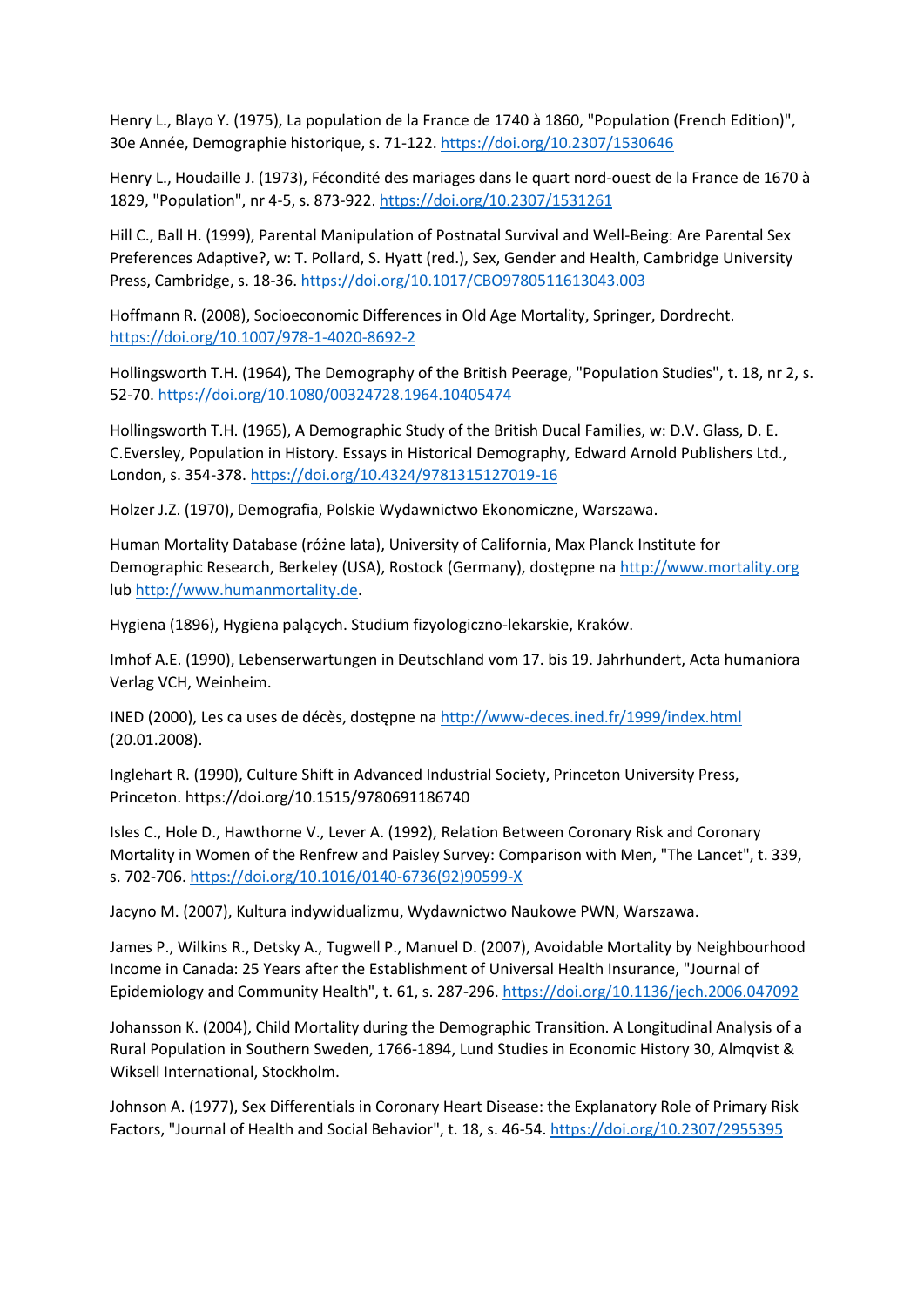Johnson P., Nicholas S. (1995), Male and Female Living Standards in England and Wales, 1812-1857: Evidence from Criminal Height Records, "The Economic History Review", t. 48, nr 3, s. 470-481. <https://doi.org/10.2307/2598177>

Jordan E. (1989), The Exclusion of Women from Industry in Nineteenth-Century Britain, "Comparative Studies in Society and History", t. 31, nr 2, s. 273-296. <https://doi.org/10.1017/S0010417500015826>

Kaa D. van de. (1987), Europe's Second Demographic Transition, "Population Bulletin", nr 42(1).

Kaa D. van de (1988), The Second Demographic Transition Revisited: Theories and Expectations, Planologisch en Demografisch Instituut Universiteit van Amsterdam, Werkstukken nr 109, Amsterdam.

Kaa D. van de (2004), Demographic Trasition, w: Y. Zeng (red.), Demography, in Encyclopedia of Life Support Systems (EOLSS), developed under the Auspices of the UNESCO, Eolss Publishers, Oxford.

Kalin M., ZumoffB. (1990), Sex Hormones and Coronary Disease: A Review of the Clinical Studies, "Steroids", t. 55, nr 8, s. 330-352. [https://doi.org/10.1016/0039-128X\(90\)90058-J](https://doi.org/10.1016/0039-128X(90)90058-J)

Kanariou M., Petridou E., Liatsis M., Revinthi K., Mandalenaki-Lambrou K., Trichopoulos D. (1995), Age Patterns of Immunoglobulins G, A & M in Healthy Children and the Influence of Breast Feeding and Vaccination Status, "Pediatric Allergy and Immunology", t. 6, nr 1, s. 24-29. <https://doi.org/10.1111/j.1399-3038.1995.tb00253.x>

Kannisto V. (2001), Mode and Dispersion of the Length of Life, "Population: An English Selection", t.13, nr 1, s. 159-172.

Kannisto V. (2007), Central and Dispersion Indicators of Individual Life Duration: New Methods, w: J.- M. Robine, E. Crimmins, S. Horiuchi, Z.Yi, (red.), Human Longevity, Individual Life Duration and the Growth of the Oldest-Old Population, Springer, Dordrecht, s. 111-129. [https://doi.org/10.1007/978-](https://doi.org/10.1007/978-1-4020-4848-7_5) [1-4020-4848-7\\_5](https://doi.org/10.1007/978-1-4020-4848-7_5)

Kellner D. (1989), Critical Theory, Marxism and Modernity, the Johns Hopkins University Press, Baltimore.

Kermack W.O., McKendrick A.G., McKinlay P.L. (1934), Death-Rates in Great Britain and Sweden. Some General Regularities and Their Significance, "The Lancet", t. 31, s. 698-703, przedrukowane w "International Journal of Epidemiology", 2001, t. 30, s. 678-683. <https://doi.org/10.1093/ije/30.4.678>

Kesteloot H., Sasaki S. (1993), On the Relationship Between Nutrition, Sex Hormones and High-Density Lipoproteins in Women, "Acta Cardiologica", t. 48, nr 4, s. 355-363.

Kędelski M. (1996), Umieralność i trwanie życia ludności Wielkopolski w XIX wieku, Akademia Ekonomiczna w Poznaniu, Poznań.

Kirk D. (1944), Population Changes and the Postwar World, "American Sociological Review", t. 9, nr 1, s. 28-35. <https://doi.org/10.2307/2086020>

Kirkwood T. (1977), Evolution of Ageing, "Nature", t. 270, s. 301-304. <https://doi.org/10.1038/270301a0>

Kirkwood T. (2002), Evolution of Ageing, "Mechanisms of Ageing and Development", t. 123, s. 737- 745. [https://doi.org/10.1016/S0047-6374\(01\)00419-5](https://doi.org/10.1016/S0047-6374(01)00419-5)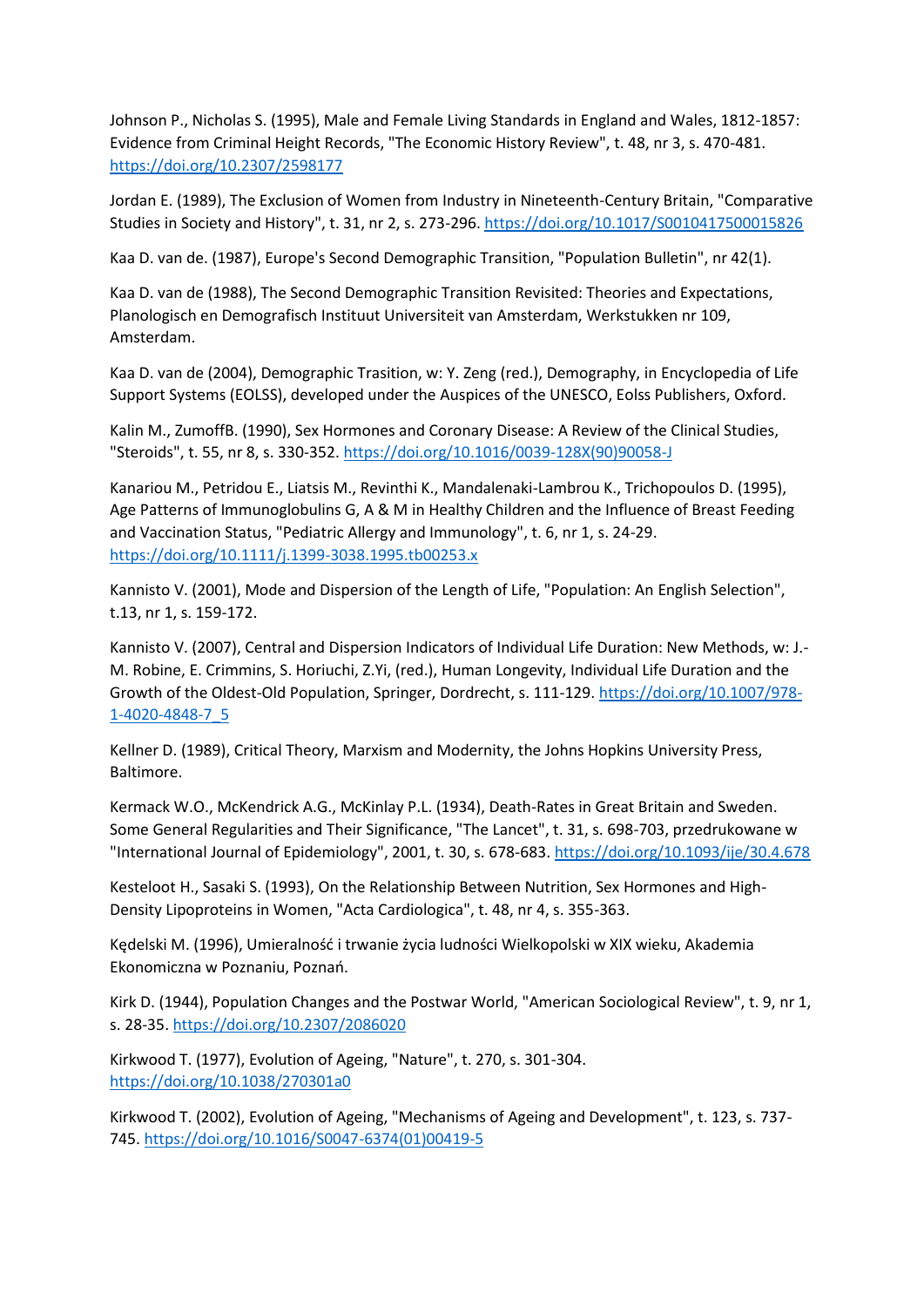Kirkwood T. (2005), Czas naszego życia. Co wiemy o starzeniu się człowieka, Wydawnictwo Charaktery, Kielce.

Kirkwood T., Rose M. (1991), Evolution of Senescence: Late Survival Sacrified for Reproduction, "Philosophical Transactions Royal Society of London B", t. 332, s. 15-24. <https://doi.org/10.1098/rstb.1991.0028>

Klasen S., Wink C. (2002), A Turning Point in Gender Bias in Mortality? An Update on the Number of Missing Women, "Population and Development Review", t. 28, nr 2, s. 285-312. <https://doi.org/10.1111/j.1728-4457.2002.00285.x>

Klonowicz S. (1977), Żyć można dłużej, Wydawnictwo Książka i Wiedza, Warszawa.

Kokot F. (red., 2004), Choroby wewnętrzne. Podręcznik akademicki, Wydawnictwo Lekarskie PZWL, Warszawa.

Konarzewski M. (2005), Na początku był głód, Państwowy Instytut Wydawniczy, Warszawa.

Kopczyński M. (2008), Tytoń w Polsce - recepcja w Polsce i rozpowszechnienie, opracowanie niepublikowane.

Kritz-Silverstein D., Wingard W., Barrett-Connor E. (1992), Employment Status and Heart Disease Risk Factors in Middle-Aged Women: the Rancho Bernardo Study, "American Journal of Public Health", t. 82, nr 2, s. 215-219. <https://doi.org/10.2105/AJPH.82.2.215>

Kunicki-Goldfinger W. (1993), Znikąd donikąd, Państwowy Instytut Wydawniczy, Warszawa. Kunst A., Groenhof F., Mackenbach J. (1998), Mortality by Occupational Class Among

Men 30-64 Years in 11 European Countries, "Social Science and Medicine", t. 46, nr 11, s. 1459-1476.

Kuropka I. (2002), Potencjał życiowy mieszkańców Dolnego Śląska: diagnoza i perspektywy, Wydawnictwo Akademii Ekonomicznej, Wrocław.

Kuulasmaa K., Tunstall-Pedoe H., Dobson A., Fortmann S., Sans S., Tolonen H., Evans A., Ferrario M., Tuomilehto J. (2000), Estimation of Contribution of Changes in Classic Risk Factors to Trends in Coronary - Event Rates Across the WHO MONICA Project Populations, "The Lancet", t. 355, s. 675- 687. [https://doi.org/10.1016/S0140-6736\(99\)11180-2](https://doi.org/10.1016/S0140-6736(99)11180-2)

Lancaster H.O. (1990), Expectations of Life. A Study in the Demography, Statistics, and History of World Mortality, Springer-Verlag, New York.

Langford C., Storey P. (1993), Sex Differentials in Mortality Early in the Twentieth Century: Sri Lanka and India Compared, "Population and Development Review", t. 19, nr 2, s. 263-282. <https://doi.org/10.2307/2938437>

Lawlor D., Ebrahim S., Smith G. (2001), Sex Matters: Secular and Geographical Trends in Sex Differences in Coronary Heart Disease Mortality, "British Medical Journal", t. 323, s. 541-545. <https://doi.org/10.1136/bmj.323.7312.541>

Le Bourg E. (2001), A Mini-Review of the Evolutionary Theories of Ageing. Is It the Time to Accept Them? "Demographic Research", t. 4, art. 1, s. 1-28. <https://doi.org/10.4054/DemRes.2001.4.1>

Lee J.Z., Campbell C., Bengtsson T. (2004), New Malthusian Perspectives, w: T. Bengtsson, C. Campbell, J. Lee i in., Life under Pressure. Mortality and Living Standards in Europe and Asia, 1700- 1900, The MIT Press, Cambridge (Massachusetts), London (England), s. 3-24.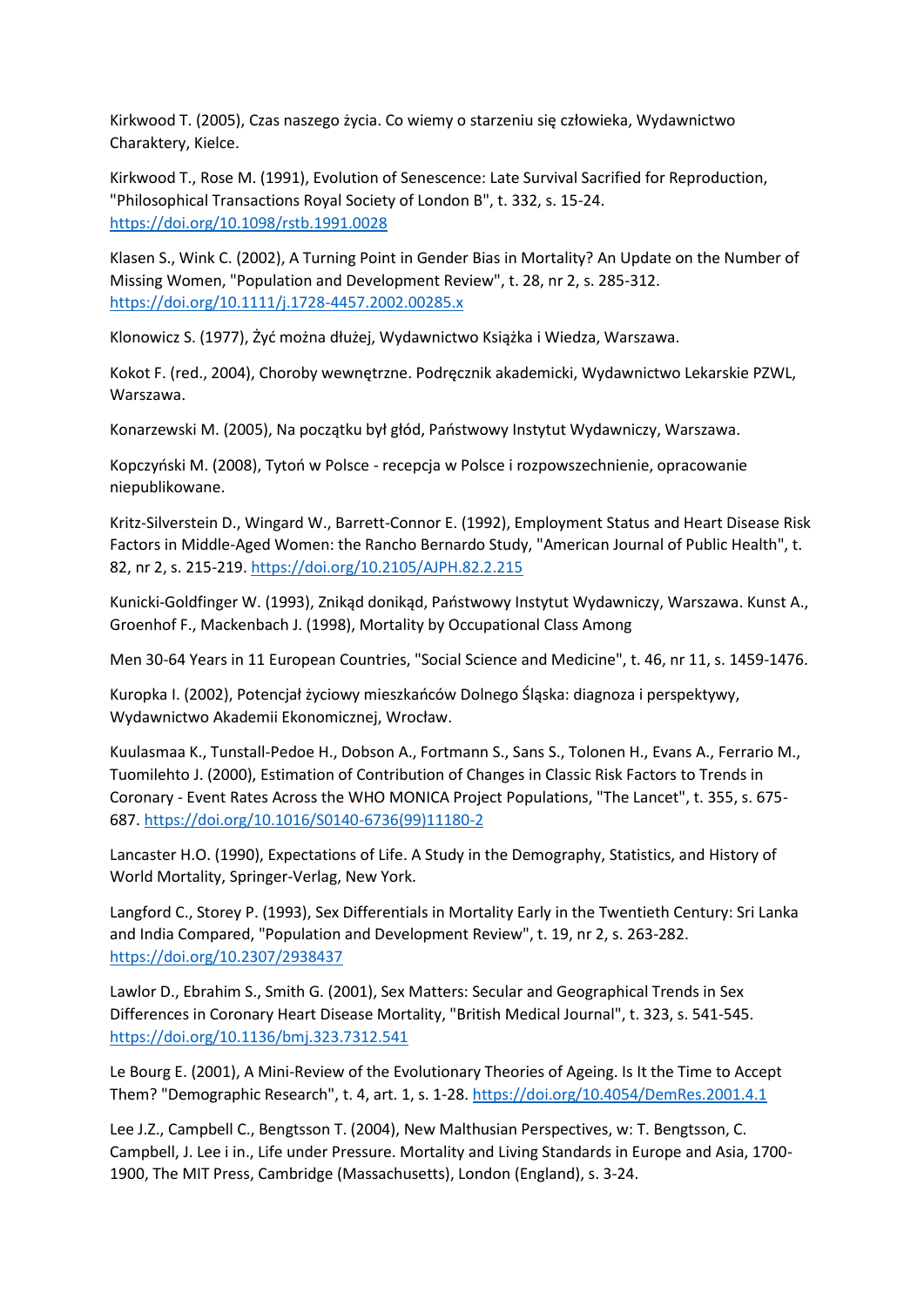Lesthaeghe R. (2001), Family Theory: Complementarity of Economic and Social Explanations, w: N. Smelser, P. Baltes (red.), International Encyclopedia of the Social and Behavioral Sciences, Elsevier Science Ltd. <https://doi.org/10.1016/B0-08-043076-7/02173-2>

Livi-Bacci M. (2005), A Concise History of World Population, third edition, Blackwell Publishing.

Logan W.P.D. (1950), Mortality in England and Wales from 1848 to 1947, "Population Studies", t. 4, nr 2, s. 132-178. <https://doi.org/10.1080/00324728.1950.10414856>

Lopez A. (1983), The Sex Mortality Differential in Developed Countries, w: A. Lopez, L. Ruzicka (red., 1983), Sex Differentials in Mortality, Trends, Determinants and Consequences, Australian National University, Canberra, s. 53-120.

Lopez A. (1995), The Lung Cancer Epidemic in Developed Countries, w: A. Lopez, G. Caselli, T. Valkonen (red.), Adult Mortality in Developed Countries: from Description to Explanation, Clarendon Press, Oxford, s. 111-134.

Lopez A., Ruzicka L. (red., 1983), Sex Differentials in Mortality, Trends, Determinants and Consequences, Australian National University, Canberra.

Loudon I. (1992), Death in Childbirth. An International Study of Maternal Care and Maternal Mortality 1800-1950, Clarendon Press, Oxford. <https://doi.org/10.1093/acprof:oso/9780198229971.003.0016>

Loudon I. (1993), Maternal Mortality: Definition and Secular Trends in England and Wales, 1850- 1970, w: K. Kiple (red.), The Cambridge World History of Human Disease, Cambridge University Press, Cambridge, s. 214-224. <https://doi.org/10.1017/CHOL9780521332866.025>

Luy M. (2003), Causes of Excess Male Mortality: Insights from Cloistered Populations, "Population and Development Review", t. 29, nr 4, s. 647-676. <https://doi.org/10.1111/j.1728-4457.2003.00647.x>

Madigan F. (1957), Are Sex Mortality Differentials Biologically Caused?, "Milbank Memorial Fund Quarterly", t. 35, s. 202-223. <https://doi.org/10.2307/3348366>

Majerus M. (2003), Sex Wars. Genes, Bacteria, and Biased Sex Ratios, Princeton University Press, Princeton, Oxford.

Maksimowicz A. (1990), Model koncepcyjny zachorowalności i umieralności na nowotwory, w: M. Okólski (red.), Determinanty umieralności w świetle teorii i badań empirycznych, Seria Monografie i Opracowania, SGPiS, Warszawa, s. 91-106.

Maksimowicz-Ajchel A. (1994), Uwarunkowania zmian umieralności w trakcie przejścia demograficznego. Próba konkretyzacji, Wydawnictwo Uniwersytetu Warszawskiego, Warszawa.

Manuel D., Mao Y. (2002), Avoidable Mortality in the United States and Canada, 1980-1996, "American Journal of Public Health", t. 92, nr 9, s. 1481-1484. <https://doi.org/10.2105/AJPH.92.9.1481>

Marody M., Giza-Poleszczuk A. (2004), Przemiany więzi społecznych, Wydawnictwo Naukowe Scholar, Warszawa.

Masuy-Stroobant G. (2006), Theories and Frameworks for the Study of Child Mortality, w: G. Caselli, J. Vallin, G. Wunsch (red.), Demography. Analysis and synthesis. A Treatise in Population Studies, t. 2, Hardbound: Elsevier, s. 237-246.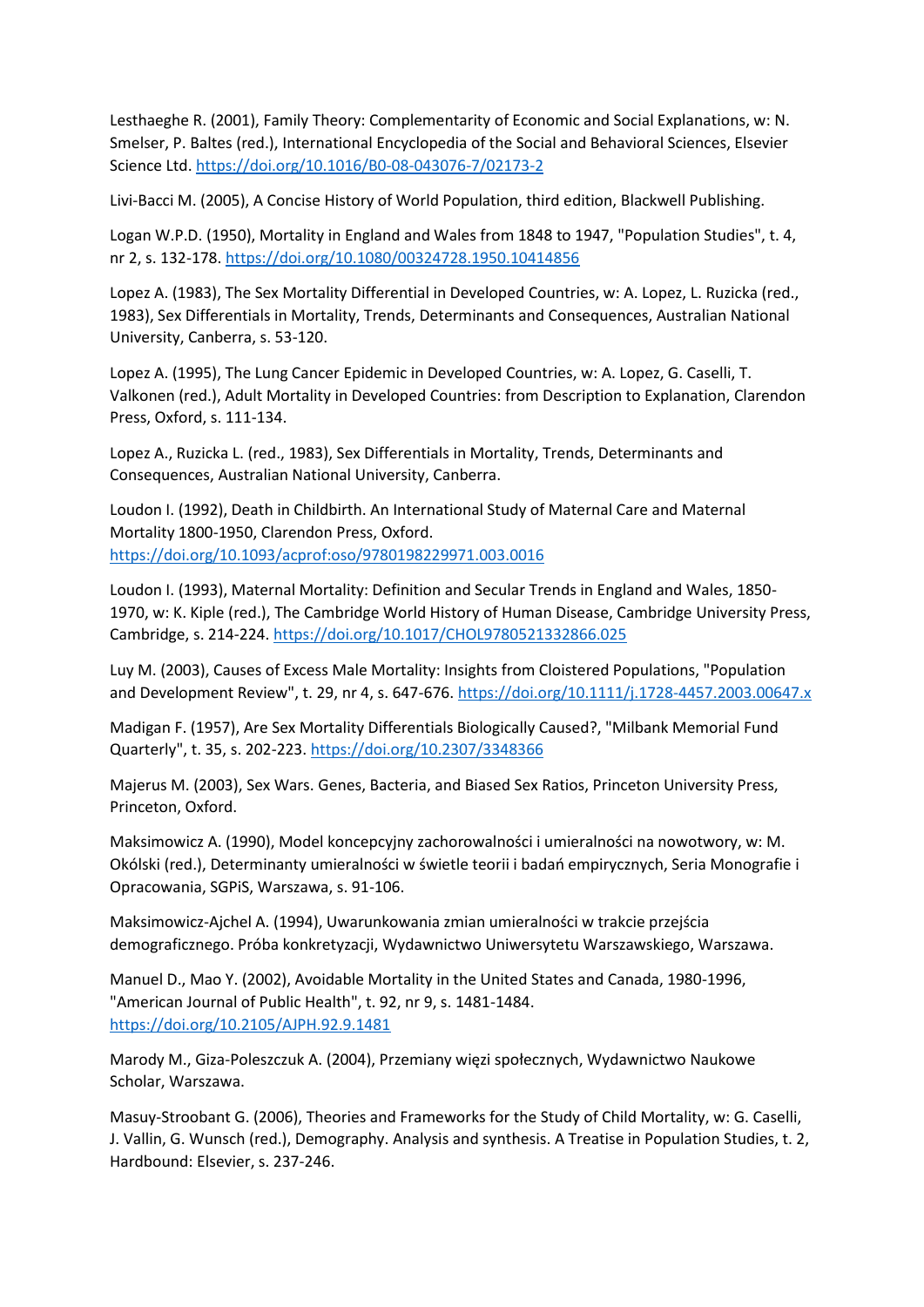Masuy-Stroobant G. (2008), Maternal Mortality in the Belgian Vital Registration and in the Maternity Wards in Nineteenth Century Belgium, referat prezentowany na konferencji 7th European Social Science History Conference, 26.02.2008-01.03.2008, Lizbona.

Mathias P., Postan M.M. (1978, red.), The Cambridge Economic History of Europe. The Industrial Economies Capital, Labour, and Enterprise, t.7, Cambridge University Press, Cambridge. <https://doi.org/10.1017/CHOL9780521215916>

Matthews K., Haynes S. (1986), Type A Behaviour and Coronary Disease Risk. Update and Critical Evaluation, "American Journal of Epidemiology", t. 123, nr 6, s. 923-960. <https://doi.org/10.1093/oxfordjournals.aje.a114347>

Matthews K., Meilahn E., Kuller L., Kelsey S., Caggiula A, Wing R. (1989), Menopause and Risk Factors for Coronary Heart Disease, "The New England Journal of Medicine", t. 321, s. 641-646. <https://doi.org/10.1056/NEJM198909073211004>

McKeown T. (1976), The Modern Rise of Population, Edward Arnold, London.

McKeown T., Brown R. (1965), Medical Evidence Related to English Population Changes in the 18th Century, w: D.V. Glass, D.E.C. Eversley (red.), Population in History. Essays in Historical Demography, Edward Arnold Publishers Ltd., London, s. 285-307. <https://doi.org/10.4324/9781315127019-14>

McKeown T., Record R.G., (1962), Reasons for the Decline of Mortality In England and Wales during the Nineteenth Century, "Population Studies", t. 16, nr 2, s. 94-122. <https://doi.org/10.1080/00324728.1962.10414870>

Menken J., Duffy L. (2001), The Short- and Long-Term Effects of Reproduction on Mortality: Evidence from Matlab, Bangladesh, referat prezentowany na konferencji IUSSP, sierpień 2001, Salvador, Bahia, Brazil.

Meslé F. (1995), La mortalité en France: le recul se poursuit, "Population", 50 Année, nr 3, s. 745-78. <https://doi.org/10.2307/1534403>

Meslé F. (2004), Life Expectancy: A Female Advantage under Threat?, "Population and Societies", nr 402, INED, Paris.

Meslé F. (2006), Medical Causes of Death, w: G. Caselli, J. Vallin, G. Wunsch (red.), Demography. Analysis and Synthesis. A Treatise in Population Studies, t. 2, Elsevier, Hardbound, s. 29-44.

Meslé F., Hertrich V. (1997), Evolution de la mortalité en Europe: la divergence s'accentue entre l'Est et l'Ouest, Dossiers et recherches nr 69, INED, Paris.

Meslé F., Hertrich V. (1999), Sex Mortality Differences in the Baltic Countries, "Revue Baltique", nr 14, s. 37-65.

Meslé F., Vallin J. (1991), Reconstitution of Annual Life Tables for Nineteenth-Century France, "Population: An English Selection", t. 3, s. 33-62.

Meslé F., Vallin J. (2006), The Health Transition: Trends and Prospects, w: G. Caselli, J. Vallin, G. Wunsch (red.), Demography. Analysis and Synthesis. A Treatise in Population Studies, t. 2, Elsevier, Hardbound, s. 247-259.

Modesti P., Tamburini C., Hagi M., Cecioni I., Migliorini A., Serneri G. (1995), Twenty Four-Hour Blood Pressure Changes in Young Somalian Blacks after Migration to Italy, "American Journal of Hypertension", t. 8, s. 201-205. [https://doi.org/10.1016/0895-7061\(94\)00189-I](https://doi.org/10.1016/0895-7061(94)00189-I)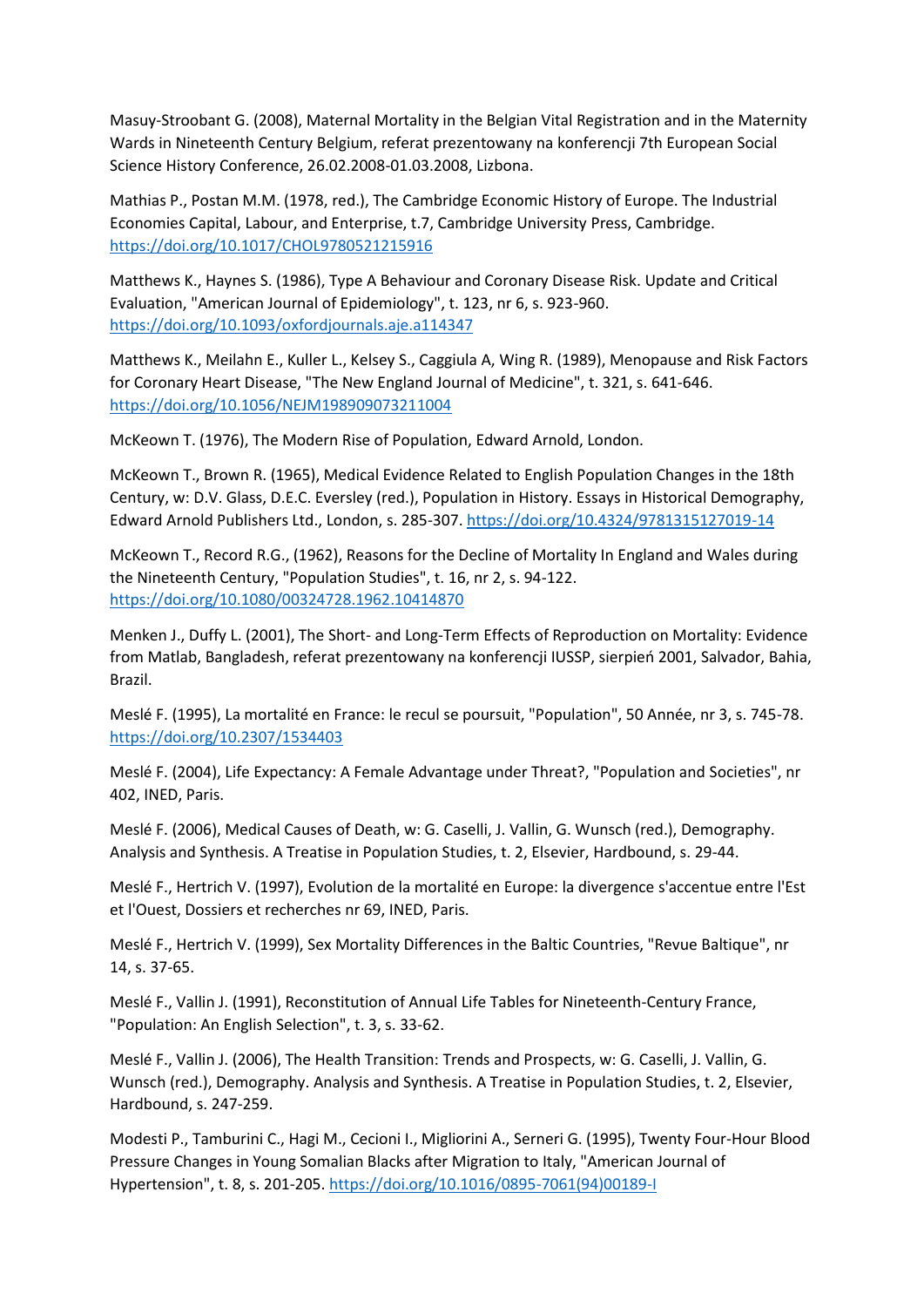Mosley W.H., Chen L.C. (1984), An Analytical Framework for the Study of Child Survival in Developing Countries, w: W.H. Mosley, L.C. Chen (red.), Child Survival, Strategies for Research, Cambridge University Press, Cambridge, s. 25-42. <https://doi.org/10.2307/2807954>

Muhuri P., Preston S. (1991), Effects of Family Composition on Mortality Differentials by Sex Among Children in Matlab, Bangladesh, "Population and Development Review", t. 17, nr 3, s. 415-434. <https://doi.org/10.2307/1971948>

Muszyńska M., Rau R. (2008), Cause-of-Death Contribution to the Female-Male Gap in Mortality in the United States, referat prezentowany na konferencji 7th European Social Science History Conference, 26.02.2008-01.03.2008, Lizbona.

Naeye R.L., Burt L.S., Wright D.L., Blanc W.A., Tatter D. (1971), Neonatal Mortality, the Male Disadvantage, "Pediatrics", t. 48, s. 902-906.

Nathanson C. (1984), Sex Differences in Mortality, "Annual Review of Sociology", t. 10, s. 191-213. <https://doi.org/10.1146/annurev.soc.10.1.191>

Nathanson C. (1995), Mortality and the Position of Women in Developed Countries, w: A. Lopez, G. Caselli, T. Valkonen (red.), Adult Mortality in Developed Countries: from Description to Explanation, Clarendon Press, Oxford, s. 134-157.

Nathanson C., Lopez A. (1987), The Future of Sex Mortality Differentials in Industrialized Countries: A Structural Hypothesis, "Population Research and Policy Review", t. 6, nr 2, s. 123-136. <https://doi.org/10.1007/BF00149204>

Nicholas S., Oxley D., (1993), The Living Standards of Women During the Industrial https://doi.org/10.2307/2598255

Revolution, 1795-1820, "Economic History Review", t. 46, nr 4, s. 723-749.

Nicholas S., Oxley D., (1996), Living Standards of Women in England and Wales, 1785-1815: New Evidence from Newgate Prison Records, "Economic History Review", t. 49, nr 3, s. 591-599. <https://doi.org/10.1111/j.1468-0289.1996.tb00584.x>

Nolte E., McKee M. (2003), Measuring the Health of Nations: Analysis of Mortality Amenable to Health Care, "British Medical Journal", t. 327, s. 1129-1133. <https://doi.org/10.1136/bmj.327.7424.1129>

Nosko J. (1997), Ku nowożytnej koncepcji troski o zdrowie publiczne. Intelektualne przywództwo Francji, "Archiwum Historii i Filozofii Medycyny", t. 62, nr 3, s. 261-289.

Notestein F. (1945), Population - the Long View, w: T. Schultz (red.), Food for the World, University of Chicago Press, Chicago, s. 36-57.

Oeppen J., Vaupel J. (2002), Broken Limits to Life Expectancy, "Science", t. 296, nr 5570, s. 1029- 1031. <https://doi.org/10.1126/science.1069675>

Okólski M. (1988), Reprodukcja ludności a modernizacja społeczeństwa. Polski syndrom, Książka i Wiedza, Warszawa.

Okólski M. (1990a), Modele czynników zachorowalności i umieralności, w: M. Okólski (red.), Determinanty umieralności w świetle teorii i badań empirycznych, Seria Monografie i Opracowania, SGPiS, Warszawa, s. 29-68.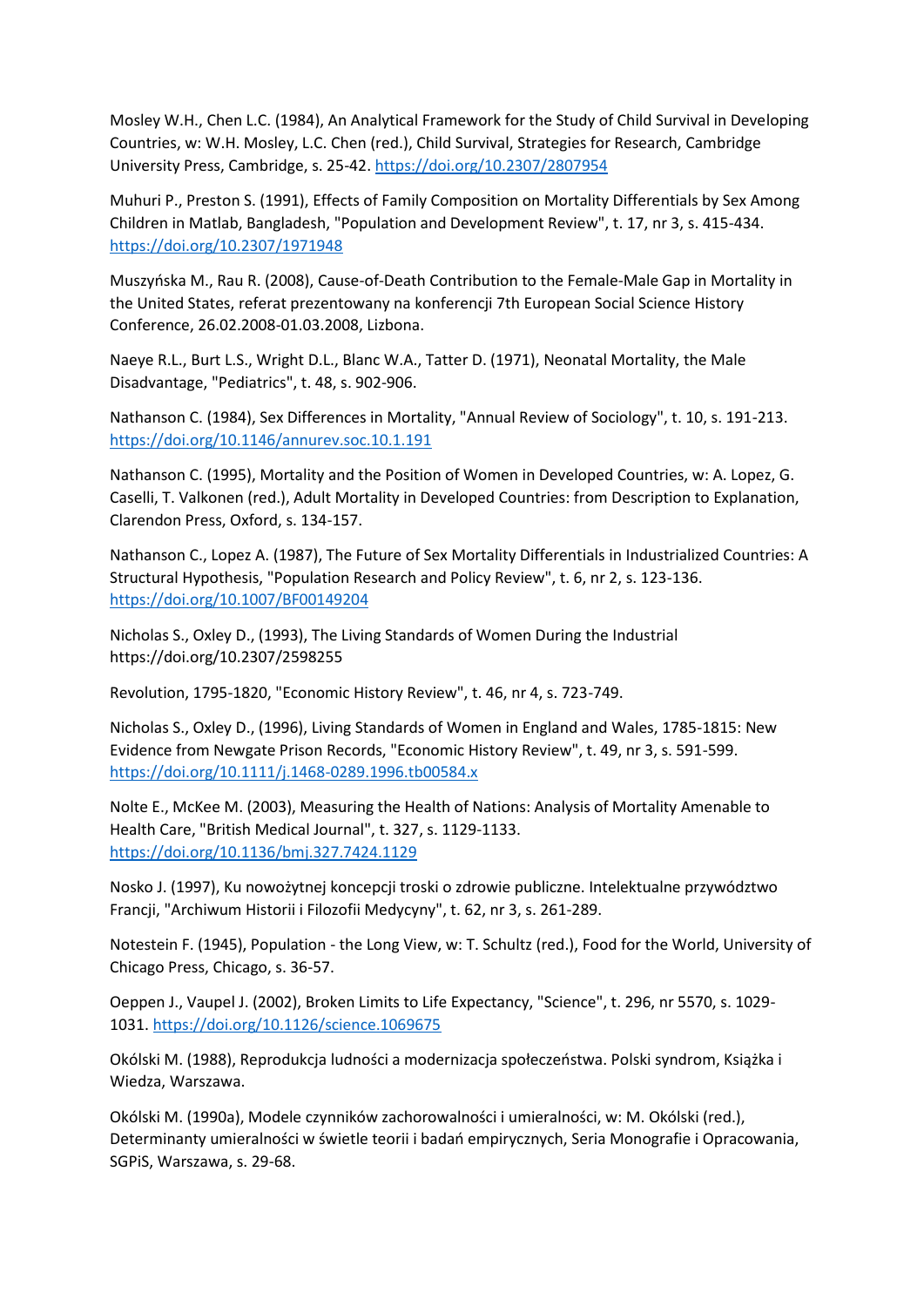Okólski M. (red.) (1990b), Teoria przejścia demograficznego, Państwowe Wydawnictwo Ekonomiczne, Warszawa.

Okólski M. (1990c), Zmienne pośredniczące umieralności - ramy koncepcyjne analizy, w: M. Okólski (red.), Determinanty umieralności w świetle teorii i badań empirycznych, Seria Monografie i Opracowania, SGPiS, Warszawa, s. 69-90.

Okólski M. (1993), Health and Mortality, w: European Population Conference Proceedings, t. 1, Council of Europe, Geneva, s. 119-192.

Okólski M. (2004a), Demografia. Podstawowe pojęcia, procesy i teorie w encyklopedycznym zarysie, Wydawnictwo Naukowe Scholar, Warszawa.

Okólski M. (2004b), Demografia zmiany społecznej, Wydawnictwo Naukowe Scholar, Warszawa.

Olshansky J.S. (2001), Prospects for Human Longevity, "Science", t. 291, nr 5508, s. 1491-1492. <https://doi.org/10.1126/science.291.5508.1491>

Olshansky J.S. (2007), Will Obesity Contribute to a Decline in Life Expectancy in the U.S. in the 21st Century?, referat prezentowany na konferencji pt. " Research Summit: Revisiting the Call for Action on Obesity, zorganizowanej przez the University of Utah, 4-5.10.2007.

Olshansky J.S., Ault B. (1986), The Fourth Stage of the Epidemiologic Transition: the Age of Delayed Degenerative Diseases, "The Milbank Quarterly", t. 64, nr 3, s. 355-391. <https://doi.org/10.2307/3350025>

Olshansky J.S., Carnes B., Rogers R., Smith L. (1998), Emerging Infectious Diseases: the Fifth Stage of the Epidemiologic Transition?, "World Health Statistics Quarterly", t. 51, s. 207-217.

Omran A.R. (1971), The Epidemiological Transition: a Theory of the Epidemiology of Population Change, "Milbank Memorial Fund Quarterly", t. 49, nr 4, s. 509-538. <https://doi.org/10.2307/3349375>

Omran A.R. (1998), The Epidemiologic Transition Theory Revisited Thirty Years Later, "World Health Statistics Quarterly", t. 51, s. 99-119.

ONZ (1989), Bulletin démographique des Nations Unies, nr 25-1988, United Nations, New York.

ONZ (1991), Handbook of Vital Statistics Systems and Methods, Volume 1: Legal, Organisational and Technical Aspects, United Nations Studies in Methods, series F, nr 35, United Nations, New York.

ONZ (1998), Levels and Trends of Sex Differentials in Infant, Child and Under-Five Mortality, w: Too Young to Die: Genes or Gender?, ONZ, Department of Economic and Social Affairs, Population Division, New York, s. 84-108.

ONZ (2005), The World's Women 2005: Progress in Statistics, the Statistics Division of the UN Department for Economic and Social Affairs (UN DESA), New York, dostępne na <http://unstats.un.org/UNSD/Demographic/products/indwm/ww2005/tab3a.htm> (30.07.2007)

Osler M., Gerdes L., Davidsen M., Brønnum-Hansen H., Madsen M., Jørgensen T., Schroll M. (2000), Socioeconomic Status and Trends in Risk Factors For Cardiovascular Diseases in the Danish MONICA Population, 1982-1992, "Journal of Epidemioly and Community Health", t. 54, s. 108-113.

Palloni A. (1985), Santé et lutte contre la mortalité en Amérique Latine, w: J. Vallin, A. Lopez (red.), La lutte contre la mort, Travaux et documents, cahier nr 108, INED, IUESP, Paris.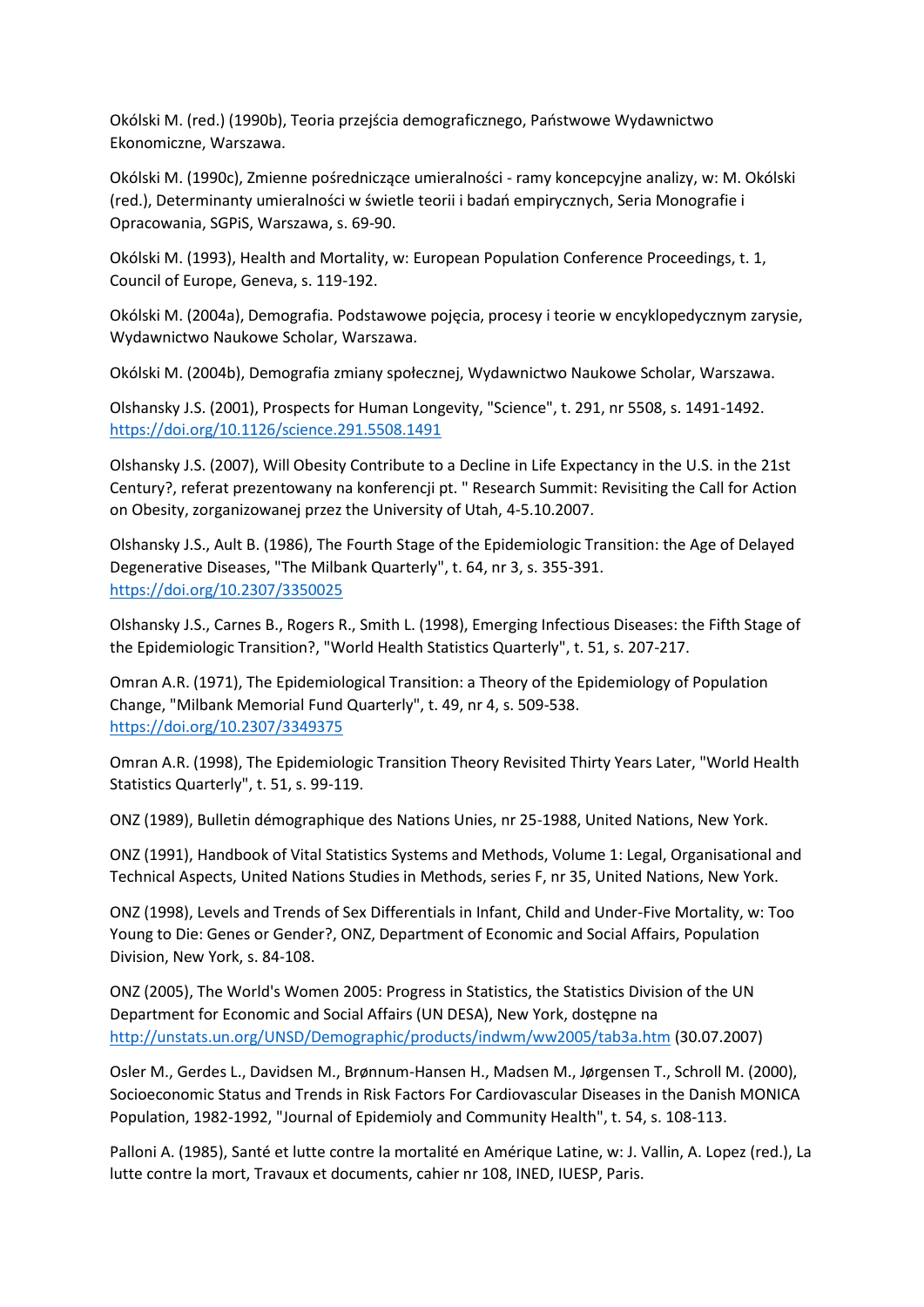Pampel F. (2001), Cigarette Diffusion and Sex Differences in Smoking, "Journal of Health and Social Behaviour", t. 42, nr 4, s. 388-404. <https://doi.org/10.2307/3090186>

Pampel F. (2002), Cigarette Use and the Narrowing Sex Differential in Mortality, "Population and Development Review", t. 28, nr 1, s. 77-104. <https://doi.org/10.1111/j.1728-4457.2002.00077.x>

Pampel F. (2005), Forecasting Sex Differences in Mortality in High Income Nations: the Contribution of Smoking, "Demographic Research", t. 13, art. 18, s. 455-484. <https://doi.org/10.4054/DemRes.2005.13.18>

Pearl R. (1938), The Search for Longevity, "The Scientific Monthly", t. 46, nr 5, s. 462-483.

Peller S. (1965), Births and Deaths Among Europe's Ruling Families Since 1500, w: D.V. Glass, D.E.C. Eversley (red.), Population in History. Essays in Historical Demography, Edward Arnold Publishers Ltd., London, s. 87-100. <https://doi.org/10.4324/9781315127019-6>

Peltonen M., Rosen M., Lundberg V., Asplund K. (2000), Social Patterning of Myocardial Infarction and Stroke in Sweden: Incidence and Survival, "American Journal of Epidemiology", t. 151, nr 3, s. 283-292. <https://doi.org/10.1093/oxfordjournals.aje.a010204>

Perrenoud A. (1991), The Attenuation of Mortality Crises and the Decline of Mortality, w: R. Schofield, D. Reher, A. Bideau (red.), Decline of Mortality in Europe, Clarendon Press, Oxford, s. 18- 37.

Peto R., Lopez A., Boreham J., Thun M., Heath C. (1992), Mortality from Smoking in Developed Countries: Indirect Estimation from National Vital Statistics, "Lancet", t. 339, s. 1268-1278. [https://doi.org/10.1016/0140-6736\(92\)91600-D](https://doi.org/10.1016/0140-6736(92)91600-D)

Peto R., Lopez A., Boreham J., Thun M., Heath C. (1994), Mortality from Smoking in Developed Countries 1950-2000, Oxford Medical Publications, Oxford University Press, Oxford, New York, Tokyo.

Pettay J., Kruuk L., Jokela J., Lummaa V. (2005), Heritability and Genetic Constraints of Life-History Trait Evolution in Preindustrial Humans, "Proceedings of National Academy of Science of the USA", t. 102, nr 8, s. 2838-2843. <https://doi.org/10.1073/pnas.0406709102>

Piasecki E. (1990), Ludność parafii bejskiej (woj. kieleckie) w świetle ksiąg metrykalnych z XVIII-XX w., Państwowe Wydawnictwo Naukowe, Warszawa.

Pison G. (2005), France 2004: l'espérance de vie franchit le seuil de 80 ans, "Population et Sociétés", nr 410, INED, Paris.

Pitt M., Rosenzweig M., Hassan N. (1990), Productivity, Health, and Inequality in the Intrahousehold Distribution of Food in Low-Income Countries, "The American Economic Review", t. 80, nr 5, s. 1139- 1156.

Podrażka-Malka A. (1997), Demograficzne uwarunkowania w ochronie zdrowia, praca doktorska, Wydział Nauk Ekonomicznych Uniwersytetu Warszawskiego, Warszawa.

Pollard J.H. (1982), The Expectation of Life and Its Relationship to Mortality, "Journal of Institute of Actuaries", nr 109, s. 225-240. <https://doi.org/10.1017/S0020268100036258>

Pollard J.H. (1983), Some Methodological Issues in the Measurement of Sex Mortality Patterns, w: A. Lopez, L. Ruzicka (red.), Sex Differentials in Mortality, Trends, Determinants and Consequences, Australian National University, Canberra, s. 427-442.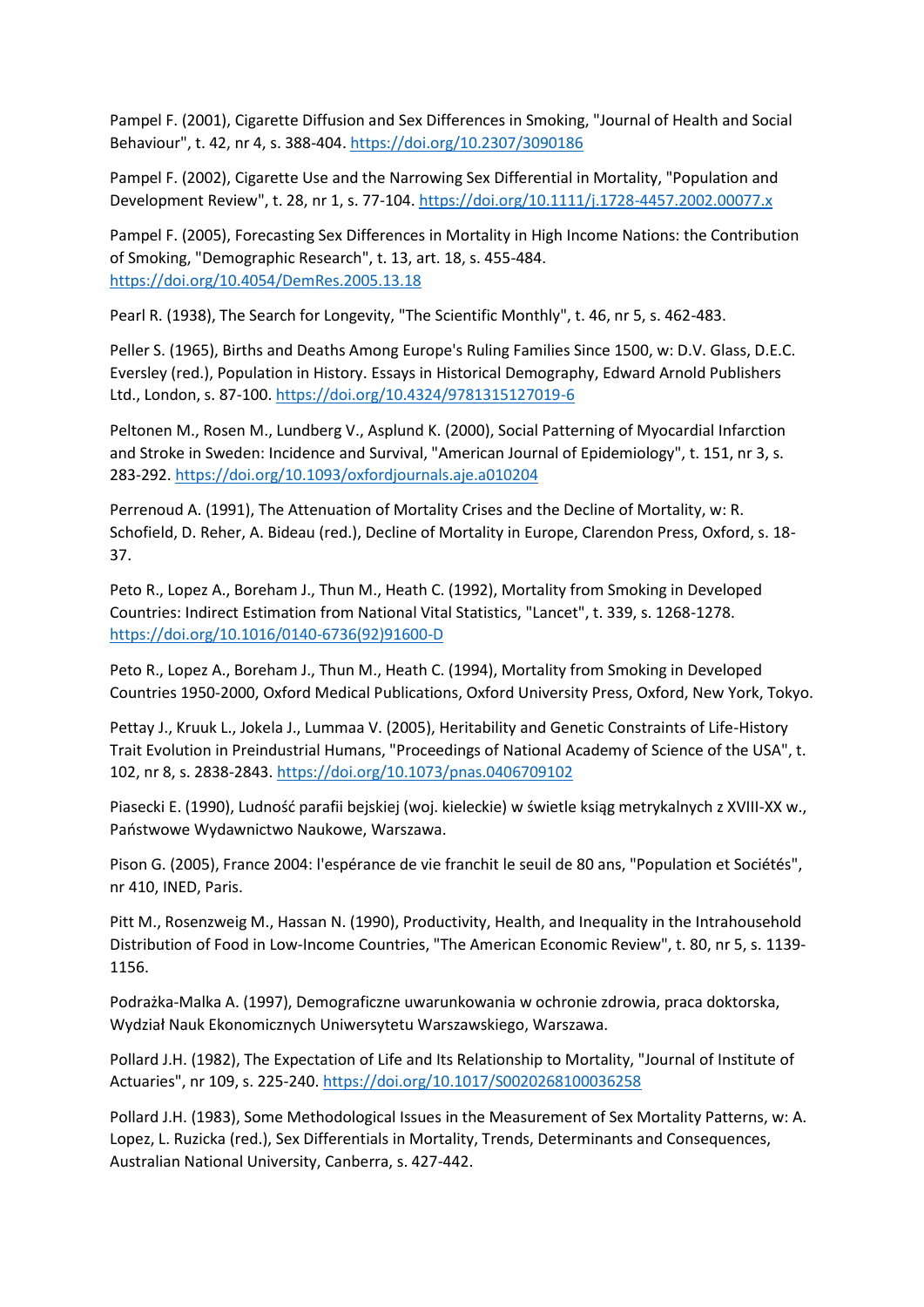Pollard J.H. (1987), Causes de décès et espérance de vie. Quelques comparaisons internationales, w: J. Vallin, S. D'Souza, A. Palloni, Mesure et analyse de la mortalité: nouvelles approches, Travaux et Documents, cahier nr 119, INED, PUF, Paris, s. 291-313.

Pollard T. (1999), Sex, Gender and Cardiovascular Disease, w: T. Pollard, S. Hyatt (red.), Sex, Gender and Health, Cambridge University Press, Cambridge, s. 53-74. <https://doi.org/10.1017/CBO9780511613043.005>

Postel-Vinay N. (red.) (1998), Stulecie nadciśnienia tętniczego 1896-1996, Via Medica S.C., Gdańsk.

Poulter N., Khaw K., Hopwood B., Mugambi M., Peart W., Rose G., Sever P. (1990), The Kenyan Luo Migration Study: Observations on the Initiation of a Rise in Blood Pressure, "British Medical Journal", t. 300, s. 967-972. <https://doi.org/10.1136/bmj.300.6730.967>

Pressat R. (1985a), Contribution des écarts de mortalité par âge à la différance des vies moyennes, "Population", t. 4-5, s. 766-770. <https://doi.org/10.2307/1532986>

Pressat R. (1985b), La table de mortalité, w: R. Pressat (red.), Manuel d'analyse de la mortalité, INED, WHO, Paris.

Preston S. (1970), An International Comparison of Excessive Adult Mortality, "Population Studies", t. 24, nr 1, s. 5-20. <https://doi.org/10.1080/00324728.1970.10406109>

Preston S. (1976), Mortality Patterns in National Populations with Special Reference to Recorded Causes of Death, Studies in Population, Academic Press, Inc., New York.

Preston S. (1977), Mortality trends, "Annual Review of Sociology", t. 3, s. 163-178. <https://doi.org/10.1146/annurev.so.03.080177.001115>

Preston S., Keyfitz N., Schoen R. (1972), Causes of Death: Life-Tables for National Populations, Seminar Press Limited, New York. <https://doi.org/10.1080/03461238.1972.10404630>

Reid A. (2008), From Debility to Atelectasis: Doctors and Causes of Neonatal Death in Nineteenth Century Scotland, referat prezentowany na konferencji 7th European Social Science History Conference, 26.02.2008-01.03.2008, Lizbona.

Renzetti C., Curran D. (2005), Kobiety, mężczyźni i społeczeństwo, Wydawnictwo Naukowe PWN, Warszawa.

Retherford R. (1972), Tobacco Smoking and the Sex Mortality Differential, "Demography", t. 9, nr 2, s. 203-216. <https://doi.org/10.2307/2060633>

Retherford R. (1975), The Changing Sex Differential in Mortality, Greenwood Press, Westport (Connecticut), London (England).

Rhodes K., Markham R.L., Maxwell P.M., Monk-Jones M.E. (1969), Immunoglobulins and the Xchromosome, "British Medical Journal", t. 3, nr 5668, s. 439-441. <https://doi.org/10.1136/bmj.3.5668.439>

Robine J.-M. (2001), Redefining the Stages of the Epidemiological Transition by a Study of the Dispersion of Life Spans: the Case of France, "Population: An English Selection", t. 13, nr 1, s. 173- 193.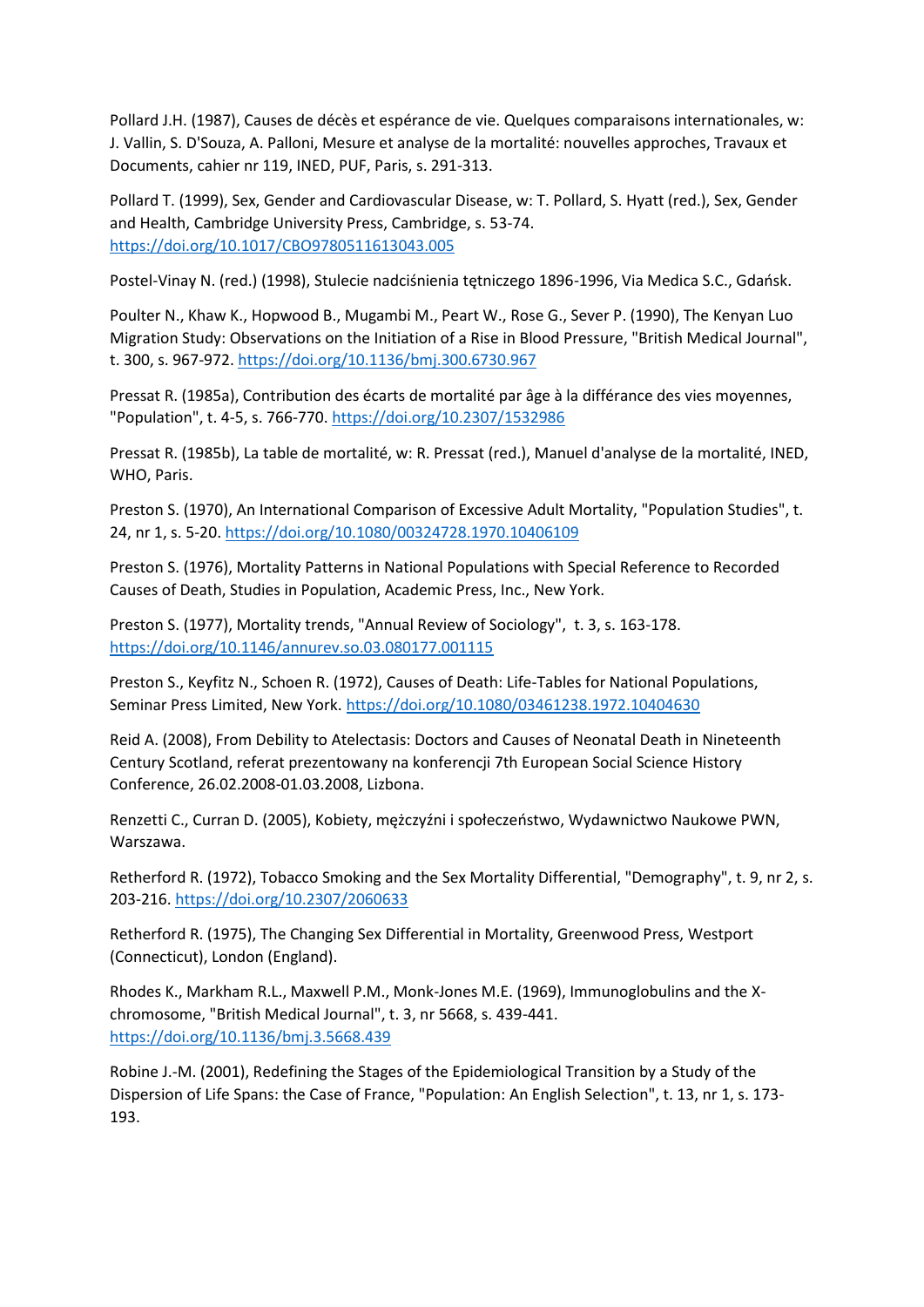Robine J.-M. (2007), Research Issues on Human Longevity, w: J.-M. Robine, E. Crimmins, S. Horiuchi, Z. Yi, (red.), Human Longevity, Individual Life Duration and the Growth of the Oldest-Old Population, Springer, Dordrecht, s. 7-42. [https://doi.org/10.1007/978-1-4020-4848-7\\_1](https://doi.org/10.1007/978-1-4020-4848-7_1)

Rogers R., Hackenberg R. (1987), Extending Epidemiologic Transition Theory: a New Stage, "Social Biology", t. 34, s. 234-243. <https://doi.org/10.1080/19485565.1987.9988678>

Rosset E. (1979), Trwanie życia ludzkiego, Zakład Narodowy im. Ossolińskich, Warszawa.

Ruffié J., Sournia J.C. (1996), Historia epidemii. Od dżumy do AIDS, Wydawnictwo W.A.B., Warszawa.

Ruzicka L., Lopez A. (1983), Sex Differentials in Mortality; Conclusions and Prospects, w: A. Lopez, L. Ruzicka (red.), Sex Differentials in Mortality, Trends, Determinants and Consequences, Australian National University, Canberra, s. 477-486.

Ryglewicz D. (2007), Epidemiologia udaru mózgu, w: A. Szczudlik, A. Członkowska (red.), Udar mózgu, Wydawnictwo Uniwersytetu Jagiellońskiego, Kraków, s. 85-95.

Salmond C., Prior I., Wessen A. (1989), Blood Pressure Patterns and Migration: A 14-Year Cohort Study of Adult Tokelauans, "American Journal of Epidemiology", t. 130, nr 1, s. 37-52. <https://doi.org/10.1093/oxfordjournals.aje.a115321>

Salomon J., Murray C. (2002), The Epidemiologic Transition Revisited: Compositional Models for Causes of Death by Age and Sex, "Population and Development Review", t. 28, nr 2, s. 205-228. <https://doi.org/10.1111/j.1728-4457.2002.00205.x>

Scott J. (1995), The Woman Worker, w: G. Duby, M. Perrot (red.), A History of Women. Emerging Feminism from Revolution to World War, Harvard University Press, Cambridge, London, s. 399-426.

Sen A. (1990), More Than 100 Million Women Are Missing, "The New York Review of Books", t. 37 nr 20, dostępne na <http://www.nybooks.com/articles/3408> (16.03.2008).

Siegrist J. (2000), Place, Social Exchange and Health: Proposed Sociological Framework, "Social Science and Medicine", nr 51, s. 1283-1293. [https://doi.org/10.1016/S0277-9536\(00\)00092-7](https://doi.org/10.1016/S0277-9536(00)00092-7)

Siemiński M. (2007), Środowiskowe zagrożenia zdrowia, Wydawnictwo Naukowe PWN, Warszawa.

Slany K. (2002), Alternatywne formy życia małżeńsko-rodzinnego w ponowoczesnym świecie, Zakład Wydawniczy NOMOS, Kraków.

Spiegelman M. (1968), Mortality in the United States: A Review and Evaluation of Special Reports of the National Central for Health Statistics, "Demography", t. 5, nr 1, s. 525-533. <https://doi.org/10.2307/2060228>

Stearns P. (1975), European Society in Upheaval. Social History Since 1750, Macmillan Publishing Co., Inc./ Collier Macmillan Publishers, New York, London.

Stewart B., Kleihues P. (red., 2003), World Cancer Report, IARC WHO, Lyon.

Stoop J.W., Zegers B.M.J., Sander P.C., Ballieux R.E. (1969), Serum Immunoglobulin Levels in Healthy Children and Adults, "Clinical and Experimental Immunology", t. 4, nr 1, s. 101-112.

Strathdee S., Martindale S., Cornelisse P., Miller M., Craib K., Schechter M., O'Shaughnessy M., Hogg R. (2000), HIV Infection and Risk Behaviours Among Young Gay and Bisexual Men in Vancouver, "Canadian Medical Association Journal", t. 162, nr 1, s. 21-26.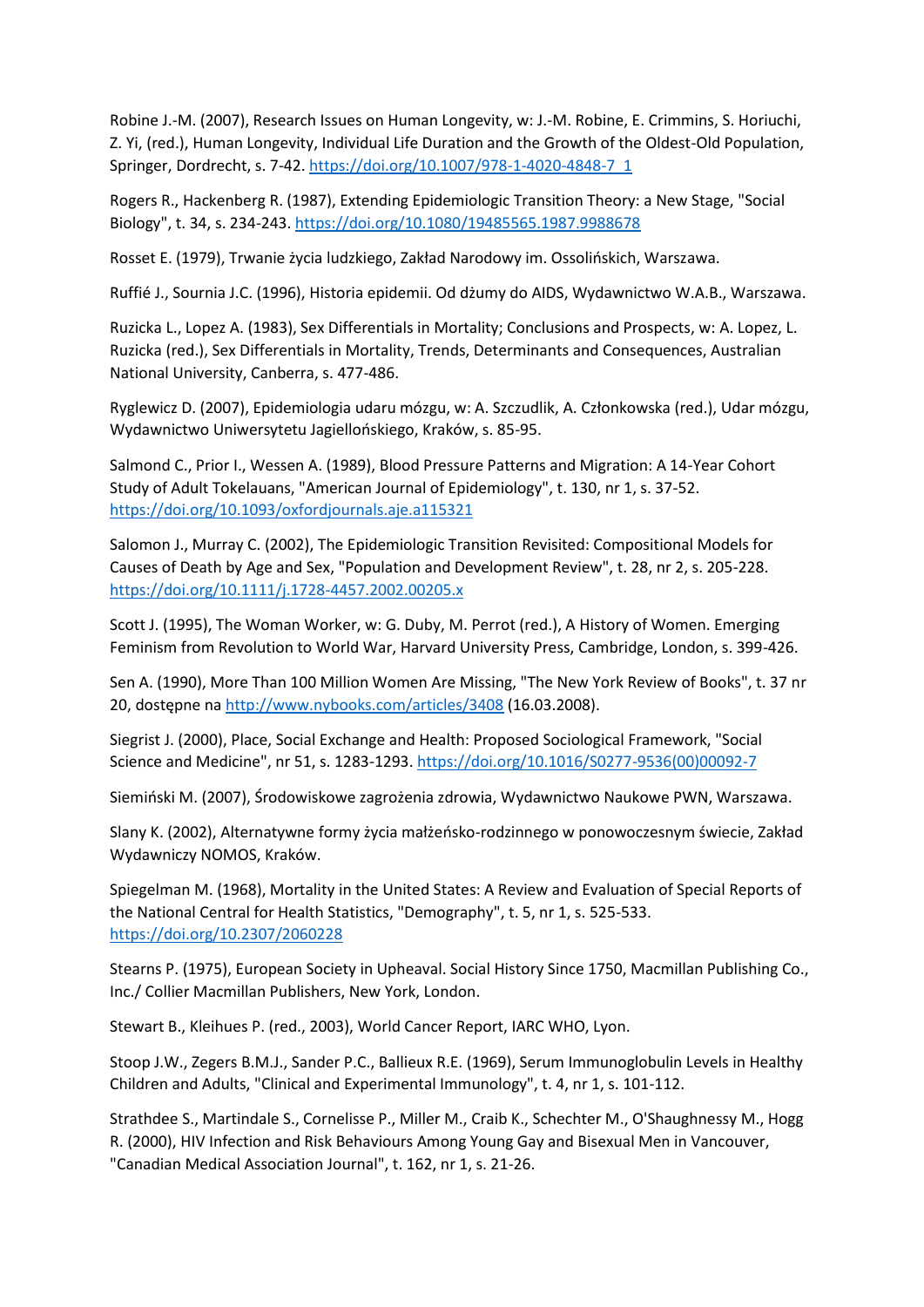Strehler B., Mildvan A. (1960), General Theory of Mortality and Aging, "Science", t. 132, s. 14-21. <https://doi.org/10.1126/science.132.3418.14>

Szarski H. (1986), Mechanizmy ewolucji, PWN, Warszawa.

Szczeklik E. (red.) (1972), Podręcznik chorób wewnętrznych, Państwowy Zakład Wydawnictw Lekarskich, Warszawa.

Szewczuk W. (red.) (1985), Słownik psychologiczny, Wiedza Powszechna, Warszawa.

Szukalski P. (2007), Przyczyny zgonów osób sędziwych w Polsce w latach 1980-2004, "Gerontologia Polska", t. 15, nr 4, s. 119-127.

Szymborski K. (2008), Prokreacja, rekreacja, demokracja. Komu na rękę jest monogamia?, "Polityka", dodatek "Pomocnik Psychologiczny", nr 6 (2640), z dn. 09.02.2008.

Tabutin D. (1978), La surmortalité féminine en Europe avant 1940, "Population: French Edition", nr 1, s. 121-148. <https://doi.org/10.2307/1531720>

Tabutin D. (1992), Excess Female Mortality in Northern Africa since 1965: A Description, "Population: An English Selection", t. 4, s. 187-207.

Tabutin D., Willems M. (1998), Differential Mortality by Sex from Birth to Adolescence: The Historical Experience of the West (1750-1930), w: Too Young to Die: Genes or Gender? ONZ, Department of Economic and Social Affairs, Population Division, New York, s.17-53.

Thé G. de, Hubert A. (1991), Życie a nowotwory, Państwowy Instytut Wydawniczy, Warszawa.

Tilly Ch. (red., 1975), The Formation of National States in Western Europe, Princeton University Press, Princeton, New Jersey.

Toffler A. (1986), Trzecia fala, Państwowy Instytut Wydawniczy, Warszawa.

Torday J.S., Nielsen H.C., Fencl M.M., Avery M.E. (1981), Sex Differences in Fetal Lung Maturation, "The American Review of Respiratory Disease", t. 123, nr 2, s. 205-208.

Tunstall-Pedoe H. (1988), Autres Pays, Autres Moeurs. Theories on Why the French Have Less Heart Disease than the British, "British Medical Journal", t. 297, s. 1559-1560. <https://doi.org/10.1136/bmj.297.6663.1559>

Tunstall-Pedoe H. (red., 2003), MONICA Monograph and Multimedia Sourcebook, WHO, Geneva, dostępne na <http://www.ktl.fi/monica/public/monograph.html> (30.05.2008)

Tunstall-Pedoe H., Kuulasmaa K., Mähönen M., Tolonen H., Ruokokoski E., Amouyel P. (1999), Contribution of Trends in Survival and Coronary-Event Rates to Changes in Coronary Heart Disease Mortality: 10-Year Results from 37 WHO MONICA Project Populations, "The Lancet", t. 353, s. 1547- 1557. [https://doi.org/10.1016/S0140-6736\(99\)04021-0](https://doi.org/10.1016/S0140-6736(99)04021-0)

Tönnies F. (1988), Wspólnota i stowarzyszenie. Rozprawa o komunizmie i socjalizmie jako empirycznych formach kultury, Wydawnictwo Naukowe PWN, Warszawa.

Ulbricht T., Southgate D. (1991), Coronary Heart Disease: Seven Dietary Factors, "The Lancet", t. 338, s. 985-992. [https://doi.org/10.1016/0140-6736\(91\)91846-M](https://doi.org/10.1016/0140-6736(91)91846-M)

Valkonen T. (1993), Socio-Economic Mortality Differences in Europe,"NIDI Hofstee Lecture Series", nr 1, NIDI, Hague.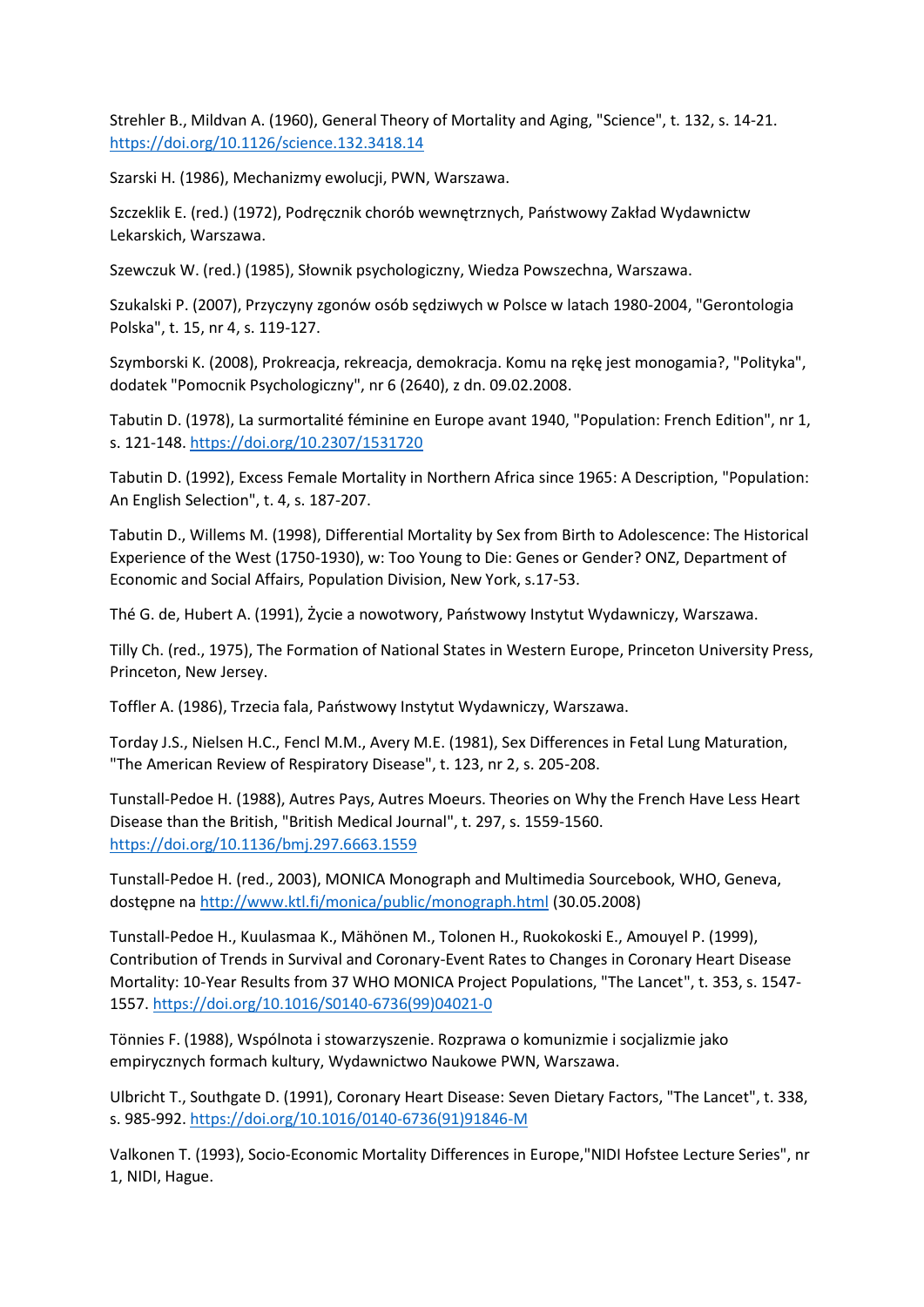Valkonen T., Poppel F. van (1997), The Contribution of Smoking to Sex Differences in Life Expectancy. Four Nordic Countries and the Netherlands 1970-1989, "European Journal of Public Health", t. 7, nr 3, s. 301-310. <https://doi.org/10.1093/eurpub/7.3.302>

Vallin J. (1991), Mortality in Europe from 1720 to 1914. Long-Term Trends and Changes in Patterns by Age and Sex, w: R. Schofield, D. Reher, A. Bideau (red.), Decline of Mortality in Europe, Clarendon Press, Oxford.

Vallin J. (1995), Can Sex Differentials in Mortality Be Explained by Socio-Economic Mortality Differentials?, w: A. Lopez, G. Caselli, T. Valkonen (red.), Adult Mortality in Developed Countries: from Description to Explanation, Clarendon Press, Oxford, s. 179-199.

Vallin J. (2002), Mortalité, sexe et genre, w: G. Caselli, J. Vallin, G. Wunsch (red.), Démographie: Analyse et Synthèse, t. III, INED, Paris, s. 319-350.

Vallin J. (2006a), Europe's Demographic \transition, 1740-1940, w: G. Caselli, J. Vallin, G. Wunsch (red.), Demography. Analysis and Synthesis. A Treatise in Population Studies, t. 3, Elsevier, Hardbound, s. 41-66.

Vallin J. (2006b), Mortality, Sex, and Gender, w: G. Caselli, J. Vallin, G. Wunsch (red.), Demography. Analysis and Synthesis. A Treatise in Population Studies, t. 2, Elsevier, Hardbound, s. 177-194.

Vallin J. (2007), Mortality Differences by Sex among the Oldest-Old, w: J.-M. Robine, E. Crimmins, S. Horiuchi, Z. Yi (red.), Human Longevity, Individual Life Duration, and the Growth of the Oldest-old Population, Springer, Dordrecht, s. 333-352. [https://doi.org/10.1007/978-1-4020-4848-7\\_15](https://doi.org/10.1007/978-1-4020-4848-7_15)

Vallin J., Berlinguer G. (2006), From Endogenous Mortality to the Maximum Human Life Span, w: G. Caselli, J. Vallin, G. Wunsch (red.), Demography. Analysis and Synthesis. A Treatise in Population Studies, t. 2, Elsevier, Hardbound, s. 95-115.

Vallin J., Caselli G. (2006), Relationships between Age-Specific Rates and Synthetic Indicators Decomposition of a Difference, w: G. Caselli, J. Vallin, G. Wunsch (red.), Démographie: Analyse et Synthèse, t. I, INED, Paris, s. 209-214.

Vallin J., Chesnais J.-C. (1975), Mortalité et morbidité depuis 1953, "Population", nr 3.

Vallin J., Meslé F. (1988), Les causes de décès en France de 1925 a 1978, Travaux et Documents, cahier nr 115, INED, PUF, Paris. <https://doi.org/10.2307/1533115>

Vallin J., Meslé F. (1989), A long terme, l'écart d'espérance de vie entre hommes et femmes devrait diminuer, "Population (French Edition)", 44e Année, nr 6, s. 1244-1251. <https://doi.org/10.2307/1533446>

Vallin J., Meslé F. (2001), Tables de mortalité françaises pour les XIXe et XXe siècles et projections pour le XXIe siècle, Données Statistiques, nr 4-2001, INED, Paris.

Vallin J., Meslé F. (2004), Convergences and Divergences in Mortality. A New Approach to Health Transition, "Demographic Research", Special Collection 2, art. 2, s. 11-44. <https://doi.org/10.4054/DemRes.2004.S2.2>

Vallin J., Meslé F., Valkonen T. (2001), Trends in Mortality and Differential Mortality, "Population Studies", nr 36, Council of Europe Publishing, Strasbourg, Cedex.

Verbrugge L. (1985), Gender and Health: an Update on Hypotheses and Evidence, "Journal of Health and Social Behavior", t. 26, s. 156-182. <https://doi.org/10.2307/2136750>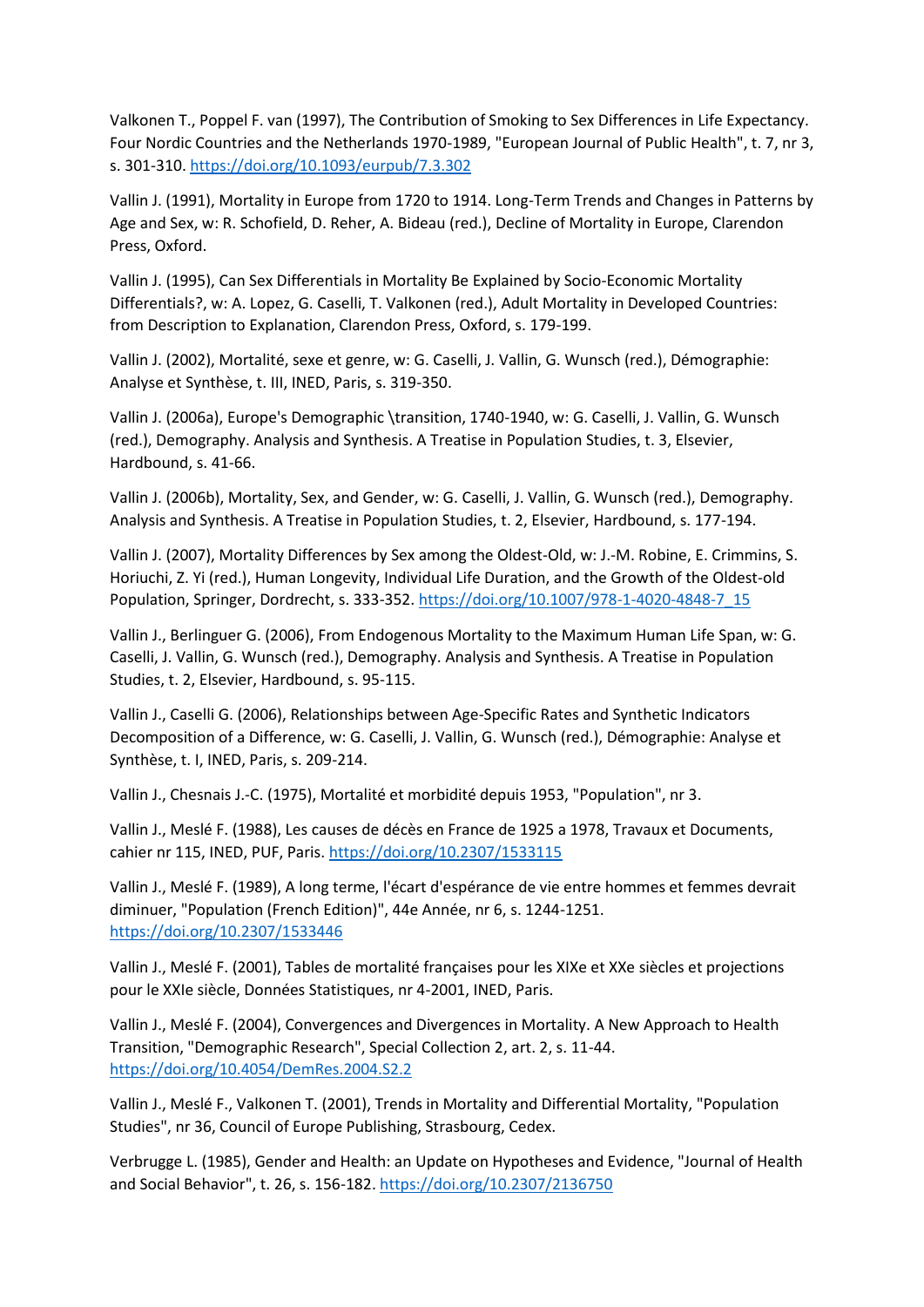Vollset S. (2008), Fifty Years Trends in Middle Age Mortality in 12 Western European Countries, referat prezentowany na konferencji European Population Conference, 9-12.07.2008, Barcelona.

Waldron I. (1978), Sex Differences in Coronary Heart Diseases. Comment on Johnson, "Journal of Health and Social Behaviour", t. 19, nr 1, s. 119-121. <https://doi.org/10.2307/2136332>

Waldron I. (1983a), Sex Differences in Human Mortality: the Role of Genetic Factors, "So cial Science and Medicine", t. 17, nr 6, s. 321-333. https://doi.org/10.1016/0277-9536(83)90234-4

Waldron I. (1983b), The Role of Gentic and Biological Factors in Sex Differences in Mortality, w: A. Lopez, L. Ruzicka (red.), Sex Differentials in Mortality, Trends, Determinants and Consequences, Australian National University, Canberra, s. 141-164.

Waldron I. (1995), Contributons of Biological and Behavioural Factors to Changing Sex Differences in Ischaemic Heart Disease Mortality, w: A. Lopez, G. Caselli, T. Valkonen (red.), Adult Mortality in Developed Countries: from Description to Explanation, Clarendon Press, Oxford, s. 161-176.

Waldron I. (1998a), Factors Determining the Sex Ratio at Birth, w: Too Young to Die: Genes or Gender?, ONZ, Department of Economic and Social Affairs, Population Division, New York, s. 53-63.

Waldron I. (1998b), Sex Differences in Infant and Early Childhood Mortality: Major Causes of Death and Possible Biological Causes, w: Too Young to Die: Genes or Gender?ONZ, Department of Economic and Social Affairs, Population Division, New York, s. 64-83.

Waldron I., McCloskey C., Earle I. (2005), Trends in Gender Differences in Accidents Mortality: Relationships to Changing Gender Roles and Other Societal Trends, "Demographic Research", t. 13, art. 17, s. 415-454. <https://doi.org/10.4054/DemRes.2005.13.17>

Walker W. (1983), Changing U.S. Life Style and Declining Vascular Mortality - A Retrospective, "New England Journal of Medicine", t. 308, s. 649-651. <https://doi.org/10.1056/NEJM198303173081109>

Westendorp R., Kirkwood T. (1998), Human Longevity at the Cost of Reproductive Success, "Nature", t. 396, s. 743-746. <https://doi.org/10.1038/25519>

Westendorp R., Kirkwood T. (2001), Maternal and Aternal Lines of Familial Longevity, "Population; an English selection", t. 13, nr 1, s. 223-236. [https://doi.org/10.1007/978-3-642-59558-5\\_1](https://doi.org/10.1007/978-3-642-59558-5_1)

WHO (1995), International Statistical Classification of Diseases and Connected Health Problems, 10th revision, WHO, Geneva.

WHO Mortality Database (2008), WHO, Geneva, dostępne na: <http://www.who.int/healthinfo/morttables/en/index.html>

Wiedermann D., Wiedermannova D. (1981), The Development of Three Major Immunoglobulin Serum Levels in Healthy Children between 2 and 16 Years of Age with Regard to Sex, "Physiologia Bohemoslovaca", t. 30, nr 4, s. 315-322.

Wilmoth J., Andreev K., Jdanov D., Glei D., Boe C., Bubenheim M., Philipov D., Shkolnikov V., Vachon P. (2007), Methods Protocol for the Human Mortality Database, University of California, Max Planck Institute for Demographic Research Rostock.

Winkvist A., Rasmussen K., Habicht J.-P. (1992), A New Definition of Maternal Depletion Syndrome, "American Journal of Public Health", t. 82, nr 5, s. 691-694. <https://doi.org/10.2105/AJPH.82.5.691>